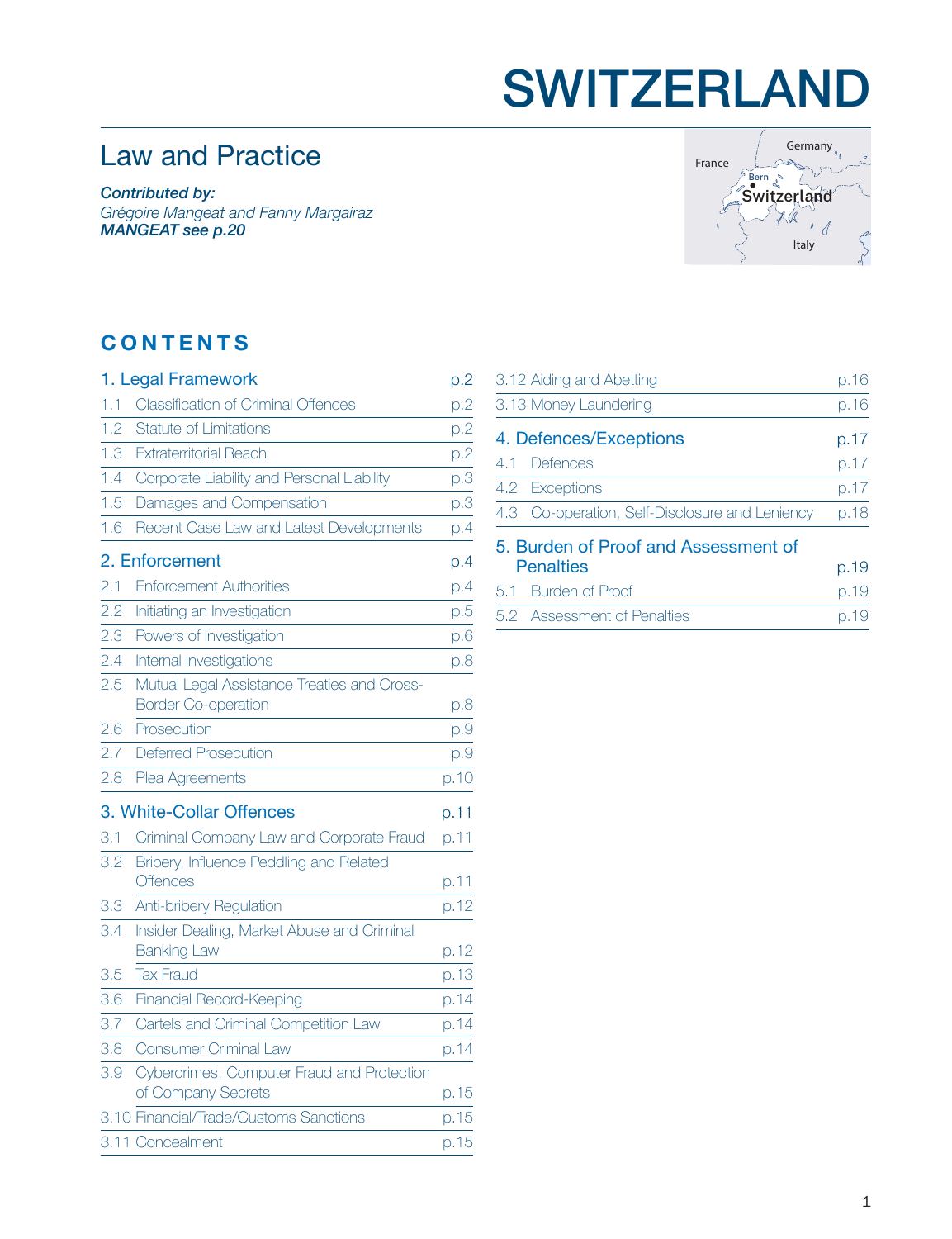## <span id="page-1-0"></span>**SWITZERLAND** LAW AND PRACTICE

*Contributed by: Grégoire Mangeat and Fanny Margairaz, MANGEAT*

#### **1. LEGAL FRAMEWORK**

#### **1.1 Classification of Criminal Offences**

The Swiss Criminal Code (SCC) provides for three categories of offences. A felony is an offence carrying a custodial sentence of more than three years, whereas a misdemeanour carries a custodial sentence not exceeding three years or a monetary penalty. Lastly, a contravention is an act that is punishable by a fine (Articles 10 and 103 SCC).

Unless otherwise provided in the law, a monetary penalty may amount to CHF540,000 (Article 34 SCC) and a fine of up to CHF10,000 (Article 106 SCC).

In order for an offence to be punishable, intent – ie, knowledge and will – is necessary unless the law expressly provides otherwise. Intent is already given if the offender regards the realisation of the act as being possible and accepts this (Article 12 SCC).

A person may also be held liable for attempting to commit an offence, although the court may reduce the penalty in this scenario (Article 22 SCC).

#### **1.2 Statute of Limitations**

According to Article 97 SCC, the right to prosecute is subject to a time limit of:

- 30 years if the offence carries a custodial sentence of life;
- 15 years if the offence carries a custodial sentence of more than three years;
- ten years if the offence carries a custodial sentence of three years; or
- seven years if the offence carries a different penalty.

According to Article 98 SCC, the limitation period begins:

- on the day on which the offender committed the offence;
- on the day on which the final act was carried out if the offence consists of a series of acts carried out at different times; or
- on the day on which the criminal conduct ceases if the criminal conduct continues over a period of time.

The limitation period stops running if a judgment is issued by a court of first instance before its expiry (Article 98 SCC).

#### **1.3 Extraterritorial Reach**

Swiss criminal justice authorities are primarily competent to prosecute offences that are committed in Switzerland (principle of territoriality).

An offence is considered to be committed both at the place where the offender carries out the punishable act and where the offence has taken effect (principle of ubiquity, Article 8 SCC).

The place of commission in cross-border whitecollar offences is variously interpreted, resulting in a relatively broad interpretation of Swiss jurisdiction.

As an example, bribery offences are considered to be committed in Switzerland if:

- the briber or the bribed person is physically in Switzerland at the time when they offer, promise or give the bribe, or respectively demand, secure the promise of or accept the bribe;
- a Swiss bank account has been used either to pay the bribe, or to receive it; or
- the briber was expecting that the bribed person would act in their favour on Swiss soil.

In order to trigger Swiss jurisdiction, it is moreover sufficient that the punishable act is only partially committed in Switzerland; even an attempt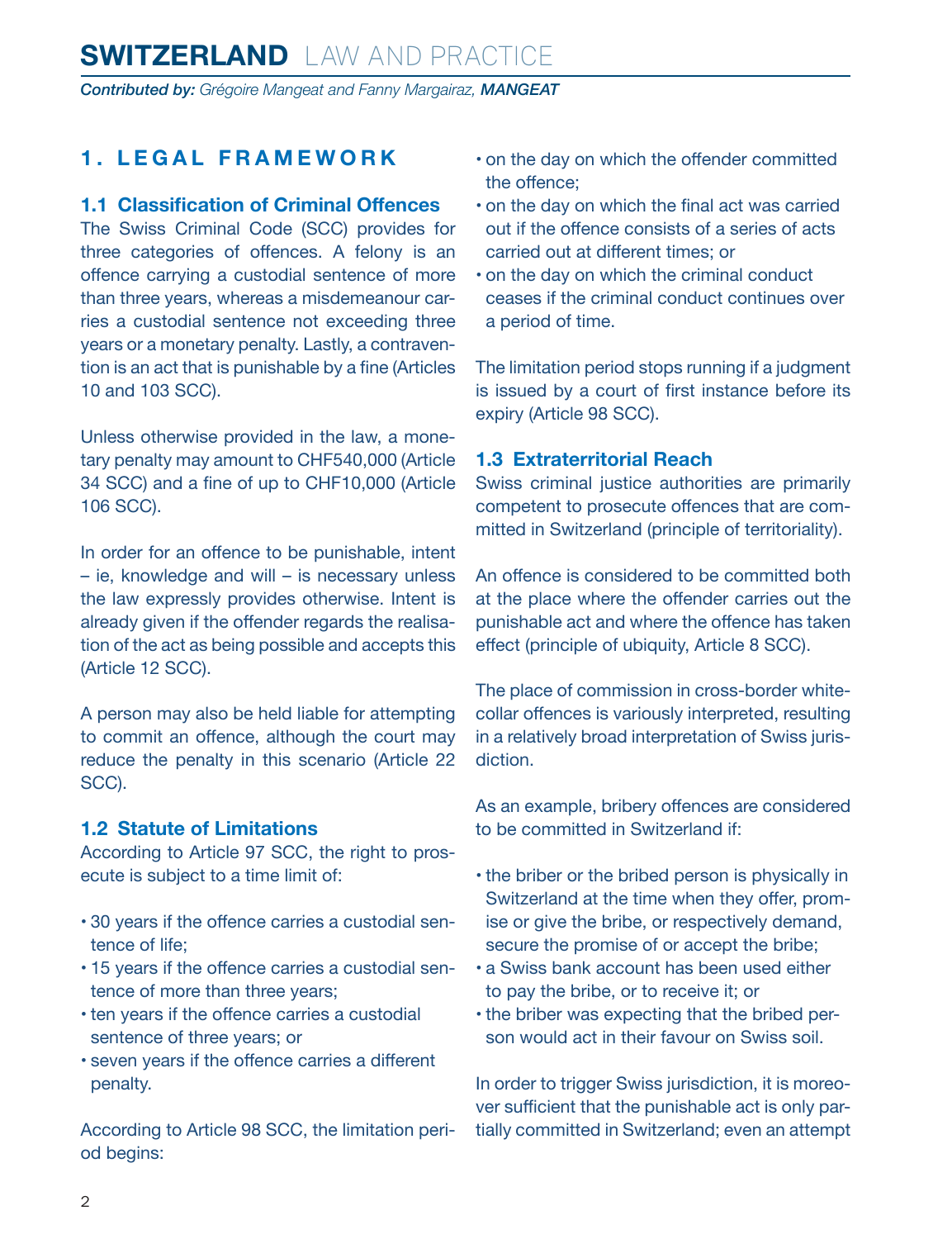<span id="page-2-0"></span>is sufficient, although mere preparatory acts are generally not.

Swiss jurisdiction in the context of cross-border corporate criminal liability is also broadly admitted and may cover situations where the actual offence committed by the individual within the company is not, itself, subject to Swiss jurisdiction. According to Swiss legal authors, the place of commission in relation to corporate criminal liability is both the place where the initial offence occurred, as well as the place where the compliance measures taken by the company were inadequate – ie, where adequate measures to prevent the commission of the offence should have been taken.

Companies with their seat in Switzerland will thus always be subject to Swiss jurisdiction, irrespective of where the actual offence was committed. On the other hand, companies with their seat outside Switzerland will only be subject to Swiss jurisdiction if the offence is committed in Switzerland, or if the lack of adequate compliance measures may be attributed to a department or a branch of the enterprise active in Switzerland.

Finally, Swiss criminal justice authorities also have extraterritorial jurisdiction in certain specific cases (see Articles 4, 6, and 7 SCC).

#### **1.4 Corporate Liability and Personal Liability**

The SCC provides for two forms of corporate criminal liability.

#### Subsidiary Liability (Article 102 §1 SCC)

If a felony or misdemeanour is committed in a company in the exercise of commercial activities in accordance with the objects of the company and if it is not possible to attribute this act to any specific natural person due to the inadequate organisation of the company, then the felony or misdemeanour is attributed to the company.

Inadequate organisation must be the reason why the criminal justice authorities are unable to determine which natural person actually committed the offence. Therefore, as a subsidiary liability, companies may only be found guilty when no natural person can be prosecuted.

#### Primary Liability (Article 102 §2 SCC)

A company may be held criminally liable irrespective of the criminal liability of any natural persons if the company is responsible for failing to take all the reasonable organisational measures required to prevent one of the following offences: criminal or terrorist organisation, financing terrorism, money laundering, bribery of Swiss public officials, granting an advantage, bribery of foreign public officials and bribery of private individuals. If a specific individual can be identified as the offender, both the offender and the company may be held liable.

In both subsidiary and primary liability, the company is liable to a fine of up to CHF5 million.

Furthermore, managers and directors of an enterprise might be held personally liable for the offences committed within the enterprise if:

- they participated in person in the commission of the offence; or
- they were in a position of guarantor vis-àvis their subordinates and failed to prevent the commission of the offence, in breach of their duty to monitor the activities carried out within the enterprise.

#### **1.5 Damages and Compensation**

Victims of a white-collar offence may claim compensation for their loss under Article 41 of the Swiss Code of Obligations before the criminal court competent to try the case.

Victims must have formally announced their claim before the end of the criminal investigation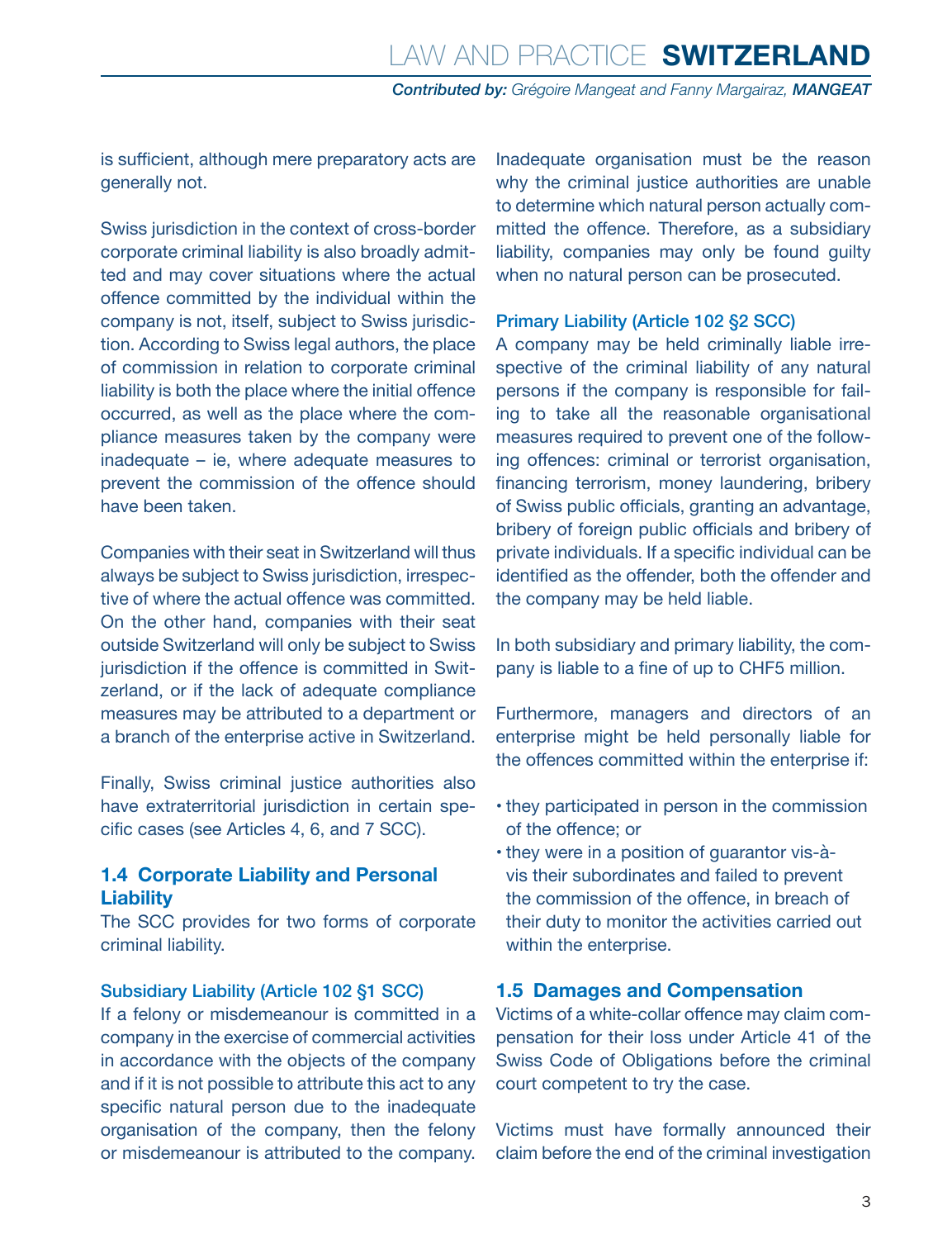<span id="page-3-0"></span>(Article 118 §3 Swiss Criminal Procedure Code, SCPC) and must quantify and justify it before the end of the trial (Article 123 §2 SCPC).

On the merits, compensation might be granted provided that:

- an unlawful act was committed;
- loss or damage was suffered by the victim;
- a causal relationship exists between the offence and the loss or damage; and
- the defendant acted wilfully or negligently.

If a full assessment of the civil claim would cause unreasonable expense and inconvenience, the criminal court may make a decision in principle on the civil claim but refer it to the civil court for the quantification (Article 126 SCPC).

Class actions to claim compensation are not available under Swiss law. The Swiss legislator was until recently considering a draft legislation to create group settlement procedures, but the draft legislation caused so much controversy that the discussion of it in Parliament was postponed sine die.

#### **1.6 Recent Case Law and Latest Developments**

#### Recent Legislative Developments

On 1 July 2019, a modification of Article 53 SCC came into effect, limiting the possibilities for an offender to avoid prosecution or punishment by making a compensation payment (see **2.2 Initiating an Investigation**). This modification is the result of a process initiated in 2010 after certain cases raised concern about an apparent facility to escape punishment for those who could afford it.

According to the amended version of Article 53 SCC, the criminal justice authority shall refrain from prosecuting the offender, bringing him to court or punishing him if he has made reparation for the loss, damage or injury, or made every reasonable effort to right the wrong that he has caused, and a suspended custodial sentence not exceeding one year is suitable as a penalty (versus two years in the old version), the interest in prosecution is negligible and the offender has admitted the offence (a condition that did not exist before).

#### Recent Case Law

In October 2019, the Office of the Attorney General of Switzerland (OAG) announced that the company Gunvor had been convicted for failing to take all the reasonable organisational measures required to prevent its employees and agents from bribing public officials in order to gain access to the petroleum markets in the Republic of the Congo and the Ivory Coast (Article 102 §2 SCC). The Geneva commodities trader was ordered to pay almost CHF94 million, including a compensation of almost CHF90 million, which corresponds to the total profit that Gunvor made from the business in the Republic of the Congo and the Ivory Coast.

#### **2. ENFORCEMENT**

#### **2.1 Enforcement Authorities**

The public prosecutor's office is responsible for the uniform exercise of the state's right to punish criminal conduct. It conducts preliminary proceedings, pursues offences within the scope of the investigation and, where applicable, brings charges and acts as prosecutor (Article 16 SCPC).

In principle, jurisdiction lies with the public prosecutor's office of the canton where the offence was committed.

However, for a limited list of financial offences – ie, criminal or terrorist organisation, financing terrorism, money laundering, insufficient dili-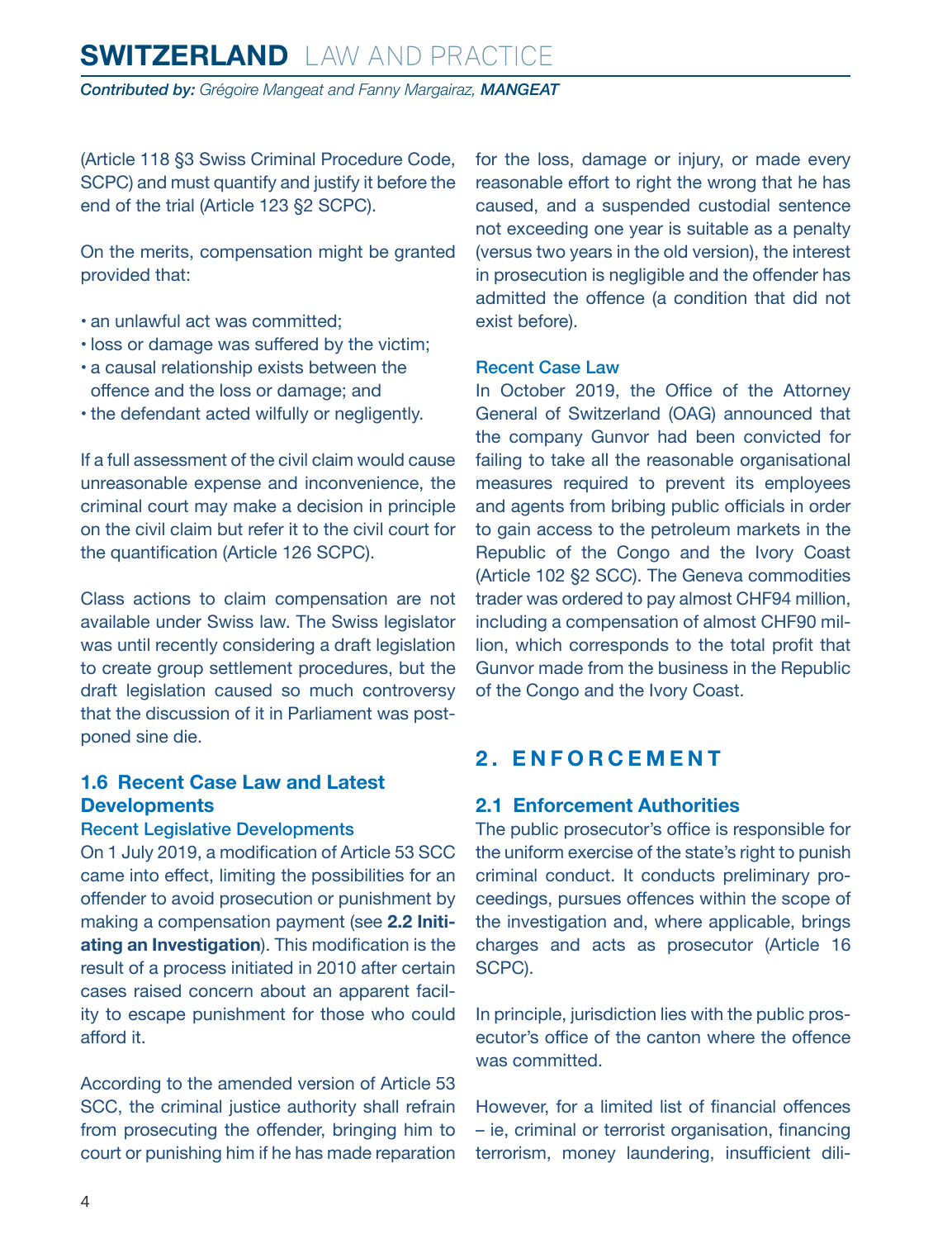<span id="page-4-0"></span>gence in financial transactions, and bribery – the jurisdiction lies with the OAG if:

- the offence was committed abroad to a substantial extent; or
- it was committed in two or more cantons with no single canton being the clear focus of the criminal activity (Article 24 SCPC).

Furthermore, when a white-collar offence is committed within a regulated financial institution (ie, banks, insurance companies, exchanges, securities dealers, collective investment schemes, and their asset managers and fund management companies, distributors and insurance intermediaries), it might fall under the regulatory and administrative jurisdiction of the Swiss Financial Market Supervisory Authority (FINMA).

The FINMA has a specific enforcement division competent to investigate suspected violations of supervisory law and, if necessary, to initiate enforcement proceedings. When those violations fall under criminal law, the FINMA may file a complaint with the competent criminal justice authorities (the Federal Department of Finance, the OAG or the cantonal public prosecutors' office) and exchange information with them.

#### **2.2 Initiating an Investigation**

Criminal investigations may be initiated by the police or by the public prosecutor's office (Article 300 SCPC).

The police might initiate enquiries based on a complaint, instructions from the public prosecutor's office or their own findings (Article 306 SCPC). Such initiation does not require a formal decision, but the SCPC provisions, in particular the usual procedural rights of defence, apply from the outset of the police enquiries.

The public prosecutor's office formally opens an investigation if there is reasonable suspicion that

an offence has been committed based on information and reports from the police, a criminal complaint filed directly with it or its own findings. The investigation is formally opened with a noncontestable written ruling. An investigation can also be opened materially by ordering compulsory measures (Article 309 SCPC).

The public prosecutor's office is in principle obliged to commence and conduct proceedings that fall within its jurisdiction where it is aware of or has grounds for suspecting that an offence has been committed (Article 7 SCPC). It may, however, renounce to open an investigation and immediately issue a no-proceedings order if the offence's constituent elements are clearly not fulfilled, if there are procedural impediments (eg, lack of jurisdiction, time-barred offence), or if:

- the level of culpability and consequences of the offence are negligible (Article 52 SCC);
- the offender has made reparation for the loss, damage or injury, or made every reasonable effort to right the wrong that he or she has caused, provided that a limited penalty is suitable, the interest in prosecution is negligible and the offender has admitted the offence (Article 53 SCC); or
- the offender is so seriously affected by the immediate consequences of his act that a penalty would be inappropriate (Article 54 SCC).

In white-collar crime matters, the opening of an investigation is often triggered by a denunciation received from the Money Laundering Reporting Office Switzerland (MROS). The MROS functions as a relay and filtration point between financial intermediaries, such as banks, and the competent public prosecutor's office. Under the Anti-Money Laundering Act (AMLA), financial institutions have an obligation to report suspicious activities in connection with money laundering, financing of terrorism, money of criminal origin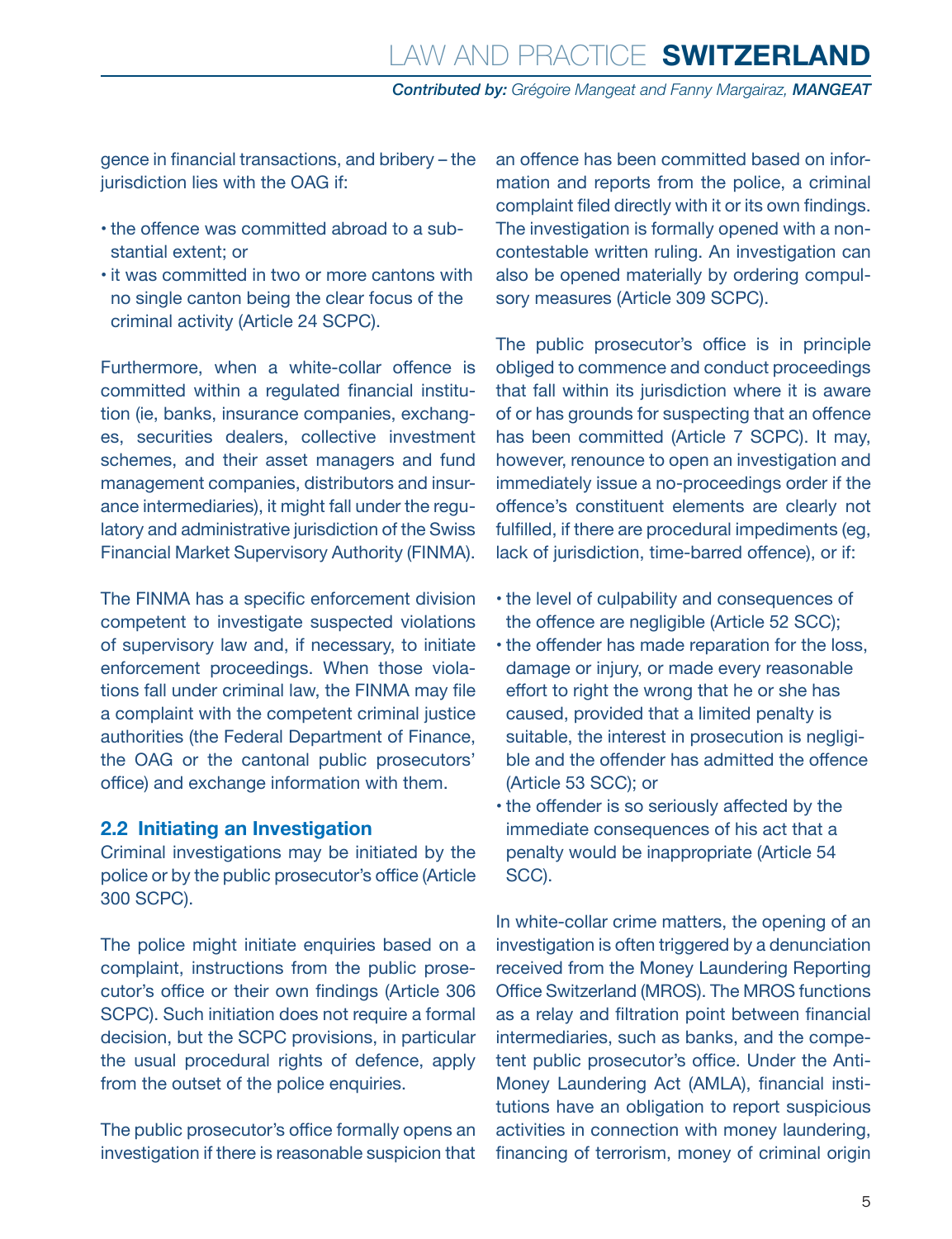## <span id="page-5-0"></span>**SWITZERLAND** LAW AND PRACTICE

*Contributed by: Grégoire Mangeat and Fanny Margairaz, MANGEAT*

or criminal organisations to the MROS. Failure to comply with this obligation is a criminal offence. The MROS analyses the reports and, if it considers that there are reasonable grounds to suspect that an offence has been committed, communicates them to the public prosecutor's office for follow-up action.

#### **2.3 Powers of Investigation**

#### General Principles

Investigative authorities may use all legal means of evidence that are relevant and appropriate to establish the truth. The use of coercion, violence, threats, promises, deception and methods that may compromise the ability of the person concerned to think or decide freely are prohibited when taking evidence, even if the person concerned consents to their use (Article 140 SCPC).

#### Coercive Measures

When necessary, the public prosecutor's office, the court and, in some cases, the police, may order coercive measures. These must be necessary and proportionate, and there must be a reasonable suspicion that an offence has been committed (Article 197 SCPC). Coercive measures include the following.

- A summons for hearing, if necessary under the threat of a fine or enforced by the police (Article 201 et seq SCPC).
- The search, arrest and pre-trial detention of an accused (Article 210, 212 et seq SCPC). A person arrested by the police must be freed or handed over to the public prosecutor's office within 24 hours. If considered, pre-trial detention must be requested from a court within 96 hours following the arrest.
- The search of records and recordings, including all information recorded on paper, audio, and video. This measure requires the suspicion that they contain information that is liable to seizure (Article 246 et seq SCPC).
- The search of premises. This measure requires the suspicion that there are wanted persons, there is forensic evidence or property or assets to be seized, or that offences are being committed on the premises (Article 244 et seq SCPC). Searches for indeterminate information (fishing expeditions) are prohibited under Swiss law.
- The seizure of items and assets belonging to an accused or to a third party. This measure requires the expectation that they will be used as evidence, will have to be forfeited or used for the purpose of a claim for compensation (Article 263 et seq SCPC).
- An order addressed to the holder of items or assets that should be seized to hand them over, under threat of a fine (Article 265 et seq SCPC).

#### Obtaining Documents and Information from a Company under Investigation

*Request to produce documents*

The competent authority may request the company to produce specific documents.

In principle, it may not accompany this request with any threat of penalty. As an accused, the company benefits in principle from the same defence rights as a natural person, including the privilege against self-incrimination. The company may therefore not be compelled to incriminate itself and is entitled to refuse to co-operate in the criminal proceedings (Article 113 SCPC).

The application of the privilege against selfincrimination to companies has been limited by case law in relation to companies that are regulated financial institutions, and thus subject to certain record-keeping obligations under supervisory law. According to the Swiss Federal Supreme Court, the assertion of this privilege must not be a means to circumvent the criminal justice authorities' legal right to access documents that those financial institutions are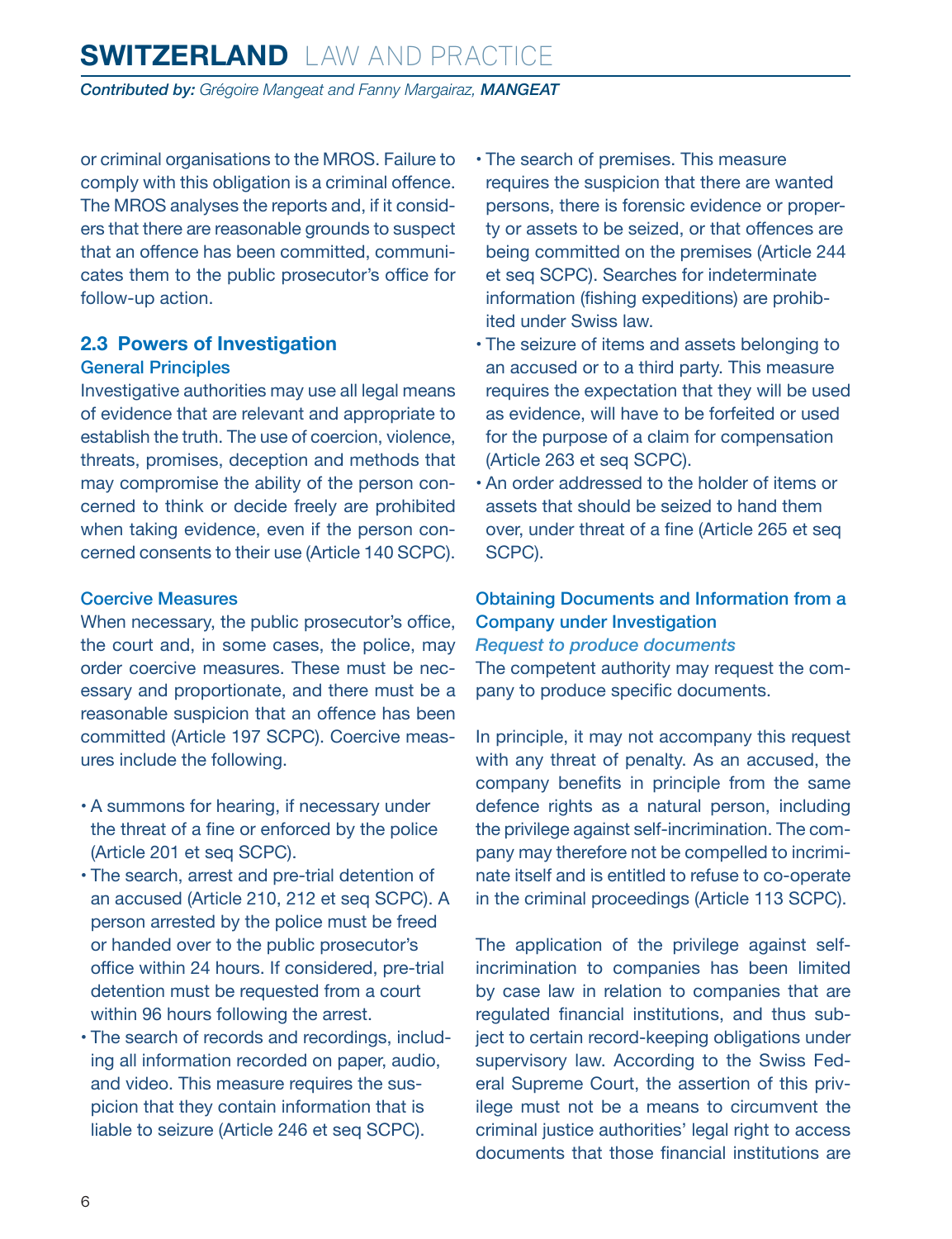obliged to establish and store under the legislation on money laundering.

#### *Search and seizure of company documents*

Irrespective of its privilege against self-incrimination, the company must submit to the coercive measures provided for by the law (Article 113 SCPC). If it refuses to collaborate, the competent authority may order the above-mentioned coercive measures, including the search and seizure of the companies' records and recordings.

Searches must be authorised by written warrant. In cases of urgency, they may be authorised orally, but must be confirmed subsequently in writing (Article 241 SCPC).

Companies have an obligation to tolerate the search and must not obstruct it.

When the search concerns documents or other records, including electronic data, their owners – ie, the company managers and the employees concerned – have the right, before the search, to express their views on their content and to indicate to the officials what documents and records cannot be searched or seized.

This is particularly the case for documents and records that:

- are covered by legal privilege (communications exchanged between the company and its external lawyers);
- are purely private and do not contain relevant information for the investigation;
- do not fall within the scope of the search warrant; and
- contain commercial secrets (under certain conditions).

If no agreement can be reached with the officials, the owner can request the sealing of the documents (Article 248 §1 SCPC). However, the officials might still proceed with a summary examination (eg, reading the title of the documents) in order to determine whether they want to seize them.

The seals must be requested immediately or, at the latest, at the end of the search.

If it still wants to use the sealed documents, the public prosecutor's office must file a request for the removal of the seals within 20 days before the competent court. Failing that, the sealed records and property shall be returned to their owner (Article 248 §2 SCPC).

#### *Questioning of persons*

Criminal justice authorities may question any person as long as their questioning is relevant and appropriate to establish the truth.

The rights and obligations of the questioned persons will depend on their status.

- Employees or third parties suspected to have committed the offence are heard as accused (Article 111 SCPC) and benefit from all procedural rights attached to this status, including the right to refuse to collaborate in the criminal proceedings.
- Employees or third parties who are not accused but who cannot be excluded as having committed or participated in the offence are heard as persons providing information (Article 178 letter d SCPC). They are subject to the provisions on hearings with the accused (mutatis mutandis) and thus have the right to refuse to collaborate in the criminal proceedings (Article 180 §1 SCPC).
- Employees who have been or could be designated as the representative of the company in the criminal proceedings against it, as well as their employees, are heard as persons providing information, with the rights attached to this status (Article 178 letter g SCPC).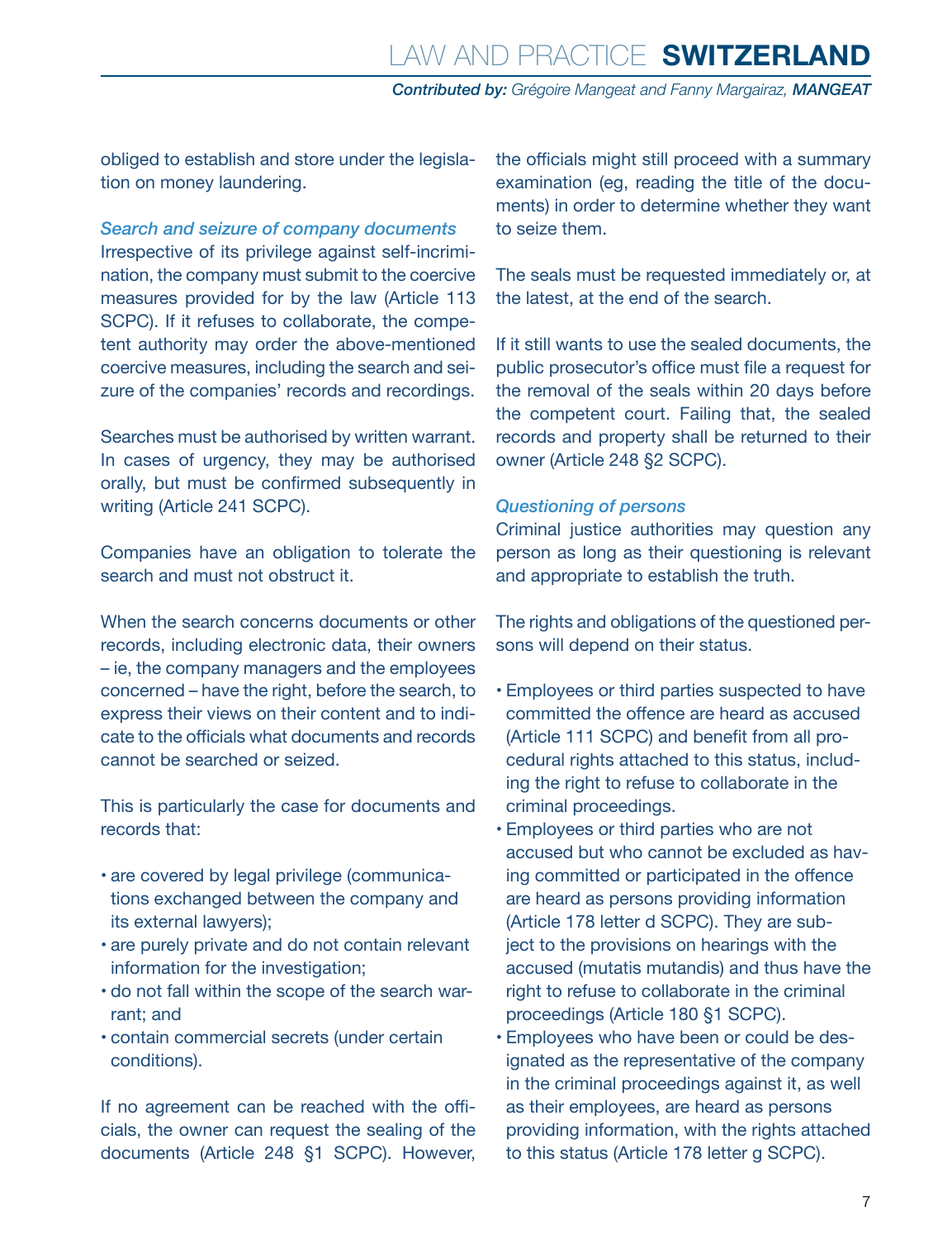<span id="page-7-0"></span>This covers the company's managers and employees who have had direct interactions with them over a long period of time, such as managers' assistants.

- Other employees or third parties who can make a statement that may assist in the investigation are heard as witnesses (Article 162 SCPC). Witnesses are obliged to make a statement and tell the truth (Article 163 §2 SCPC). They may only refuse to testify in limited circumstances – ie, if they are closely related to the accused, if their testimony could incriminate themselves or a closely related person, or if they are subject to official or professional secrecy (Article 168 et seq SCPC).
- Claimants are heard as persons providing information (Article 178 letter a SCPC) but have the same obligation to testify as witnesses (Article 180 §2 SCPC).

#### **2.4 Internal Investigations**

Swiss law contains neither rules directly obliging companies to conduct internal investigations nor specific rules on how to conduct them.

Companies are, however, subject to obligations stemming from various legal sources that indirectly require them to conduct such investigations.

In particular, companies may be held criminally liable when they have failed to take reasonable organisational measures allowing them to identify the author of an offence or to prevent the commission of offences within their entity (Article 102 SCC). While Swiss law does not specify what those reasonable organisational measures are, the implementation of efficient internal investigation processes is usually considered to be part of it.

Furthermore, regulated financial intermediaries are subject to investigation and reporting duties under the AMLA. The duty to report suspicious activities to MROS (Article 9 AMLA) requires a company to conduct the necessary investigations to be able to report any suspicions immediately. Failure to comply with this duty is sanctioned with a fine (Article 37 AMLA).

#### Obligations to the FINMA

Regulated financial intermediaries have a duty to provide the FINMA with all the information and documents that it requires to carry out its supervisory tasks (Article 29 §1 Financial Market Supervision Act, FINMASA). They must also immediately report to FINMA any incident that is of substantial importance to this supervision (Article 29 §2 FINMASA). The wilful provision of false information to FINMA is sanctioned by a custodial sentence of up to three years or a monetary penalty, or by a fine of up to CHF250,000 in the case of negligence (Article 45 FINMASA). Failure to comply with the duty to co-operate is not in itself punishable, but it may lead the FINMA to open an enforcement investigation and appoint an independent agent to conduct an internal investigation within the company. If the violations of supervisory law are confirmed, the FINMA may apply serious sanctions.

Financial intermediaries are thus indirectly obliged to conduct the necessary internal investigations to be able to provide the FINMA with correct information, prevent intrusive investigative measures and avoid sanctions.

#### **2.5 Mutual Legal Assistance Treaties and Cross-Border Co-operation** Applicable Treaties

Active and passive international mutual legal assistance is governed, in the first place, by the applicable international or bilateral treaty between Switzerland and the requesting or requested state.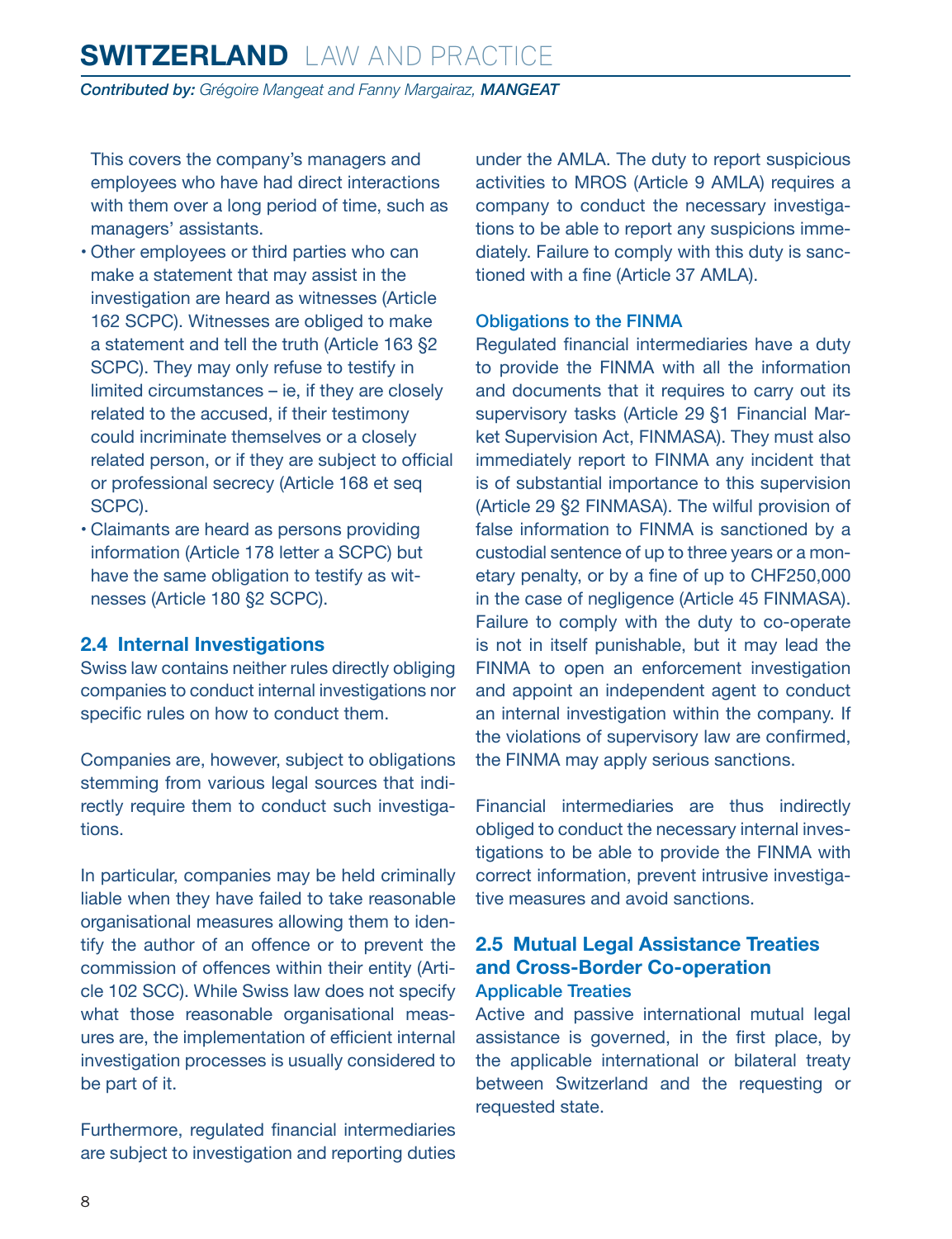<span id="page-8-0"></span>Switzerland is a party to numerous international treaties, including the European Convention on Mutual Assistance in Criminal Matters of 20 April 1959 (ECMA) and the European Convention on Extradition of 3 December 1957 (CEExtr). It has also concluded numerous bilateral mutual legal assistance treaties with foreign states such as the USA, Australia and Canada.

In the absence of such a treaty, the conditions under which mutual legal assistance may be granted are set out in the Federal Act on International Mutual Assistance in Criminal Matters (IMAC). A foreign request will generally only be granted by Switzerland if the requesting state guarantees reciprocity (Article 8 IMAC).

The Federal Office of Justice is competent to receive requests from foreign authorities. If the request meets the formal requirements, it will be forwarded to the appropriate executing authority – ie, either the cantonal public prosecutor's office or the OAG.

#### Mutual Assistance Measures

These include the questioning of witnesses and suspects, the seizure and handover of evidence and documents as well as objects and assets, the search of premises, and the arrest of persons for the purpose of extradition. Coercive measures may only be ordered if the offence prosecuted abroad is also punishable in Switzerland (principle of double criminality).

Mutual legal assistance will notably be refused if:

- the foreign proceedings have serious procedural defects (Article 2 IMAC); or
- the foreign proceedings concern a political offence, a violation of the obligation to perform military services or a fiscal offence, unless the case would constitute tax fraud under Swiss law (Article 3 IMAC).

#### Extradition Requests

Extradition requests from foreign states are governed by the applicable international or bilateral convention and, in particular, the above-mentioned CEExtr and/or the IMAC, which contain similar provisions. According to them, extradition might be granted for white-collar offences provided that the relevant offence is punishable by deprivation of liberty for a maximum period of at least one year both under the law of Switzerland and under the law of the requesting state, and is not subject to Swiss jurisdiction (Article 2 CEExtr). However, Swiss nationals cannot be extradited without their written consent (Article 7 IMAC).

#### **2.6 Prosecution**

If, at the end of its investigation, the public prosecutor's office regards the grounds for suspicion as sufficient, it will bring charges before the competent criminal court of first instance. The indictment is non-contestable (Article 324 SCPC).

Unless the conditions of either Article 52, 53 or 54 SCC are met (see **2.2 Initiating an Investigation**), the public prosecutor's office is in principle obliged to bring charges. The abandonment of proceedings is only possible if the impunity of the accused's acts is clear or if the conditions of a criminal action are obviously lacking. The principle in dubio pro reo does not apply at this stage; if the legal or factual situation is not clear, it is for the trial judge to decide on the accused's guilt (in dubio pro duriore).

#### **2.7 Deferred Prosecution**

Deferred prosecution agreements (DPAs) do not currently exist under Swiss law. The OAG suggested the introduction of such a mechanism for proceedings regarding companies in the SCPC in 2018, but this proposal was rejected by the Swiss legislator in August 2019. The introduction of DPA mechanisms in Switzerland in the near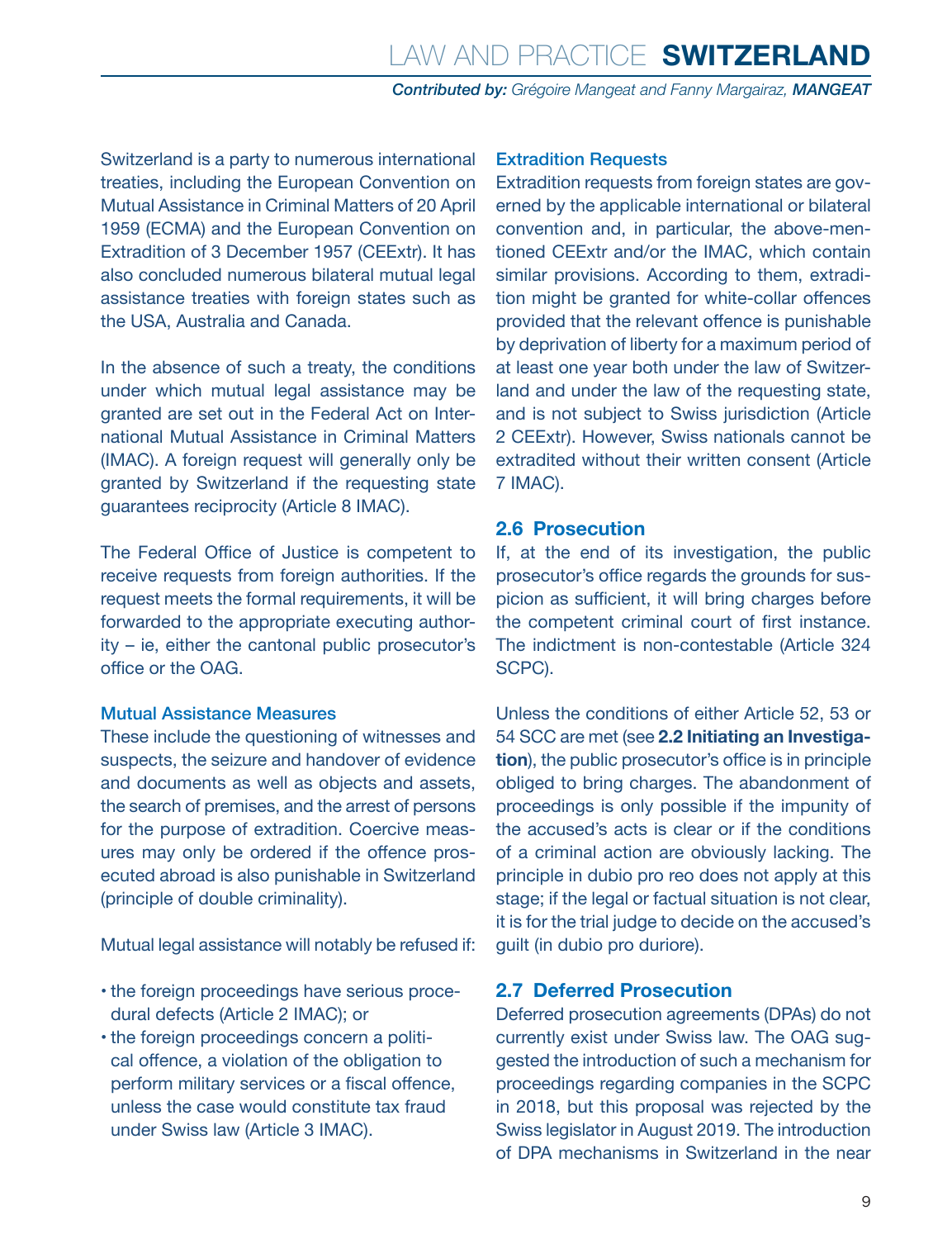<span id="page-9-0"></span>future therefore seems unlikely (Swiss Federal Council message, FF 2019 6375).

In the past, Swiss criminal justice authorities have used the discretion offered by Article 53 SCC as an alternative mechanism to resolve a criminal investigation without a trial (see **2.2 Initiating an Investigation**). For example, the Geneva public prosecutor's office opened an investigation into the bank HSBC for aggravated money laundering in 2015. The bank quickly agreed to pay a specified amount to fix the unlawful acts. The Geneva public prosecutor's office eventually agreed to abandon the proceedings against HSBC pursuant to Article 53 SCC, in exchange for the payment of CHF40 million in favour of the Geneva state.

#### **2.8 Plea Agreements**

Swiss law provides two procedures that allow a certain level of negotiation between the public prosecutor, the claimant and the accused.

#### Accelerated Proceedings (Article 358 et seq SCPC)

At any time prior to indictment, the accused may request the public prosecutor's office to conduct accelerated proceedings provided the following conditions are met:

- the accused admits the matters essential to the legal appraisal of the case;
- the accused recognises, if only in principle, the civil claims; and
- the public prosecutor's office requests a custodial sentence of less than five years (Article 358 SCPC).

If it accepts accelerated proceedings, the public prosecutor's office will discuss the verdict, the sentence and the civil compensation with the parties.

If all parties reach an agreement, the public prosecutor's office will draft the indictment and send it to the criminal court of first instance (Article 360 SCPC).

The latter's role is then limited to verifying whether the conditions of the accelerated proceedings are met: The court does not conduct any investigations (Article 361 SCPC). It either confirms the indictment or sends it back to the public prosecutor's office to start an ordinary procedure (Article 362 SCPC).

#### Summary Penalty Order

The public prosecutor's office might issue a summary penalty order if:

- the accused pleads guilty or his guilt has otherwise been satisfactorily established; and
- the sanction decided on by the public prosecutor's office is limited – a fine, a monetary penalty of up to CHF540,000 or a custodial sentence of no more than six months (Article 352 SCPC).

Unless it is challenged by one of the parties within ten days, the summary penalty order becomes a final judgment and the case does not reach the trial phase.

Although the summary penalty order procedure is not supposed to be a negotiated one, criminal justice authorities tend to use it as such as it allows flexibility. Companies also tend to favour this instrument to settle their case as this permits them to avoid a public hearing.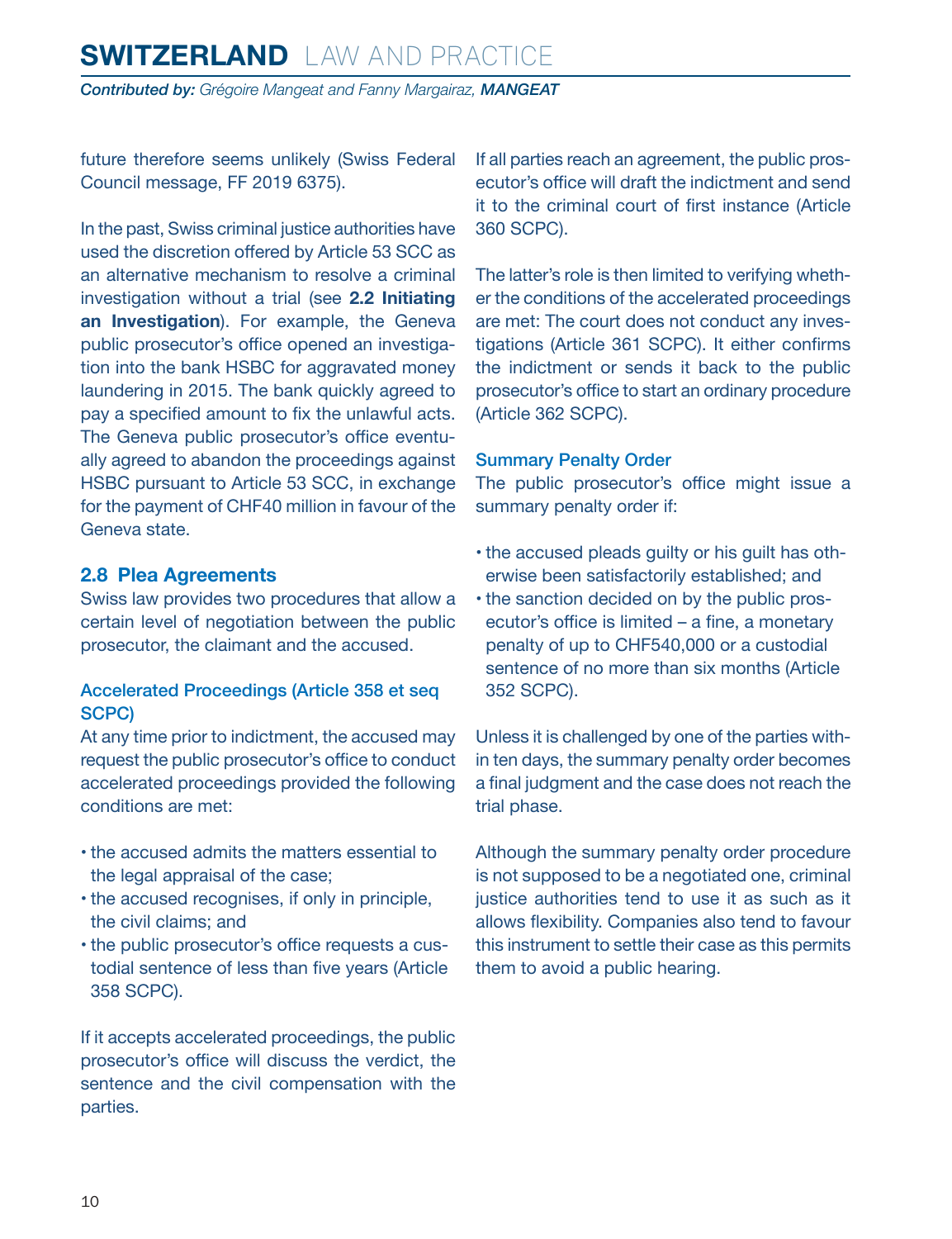#### <span id="page-10-0"></span>**3. WHITE-COLLAR OFFENCES**

#### **3.1 Criminal Company Law and Corporate Fraud**

Swiss law does not specifically deal with criminal company law and corporate fraud offences, but the following general offences may be committed in a corporate context.

#### Fraud (Article 146 SCC)

Article 146 SCC criminalises any person who, with a view to securing unlawful gain for themselves or another, maliciously induces an erroneous belief in another person by false pretences or concealment of the truth, or maliciously reinforces an erroneous belief, and thus causes that person to act to the prejudice of their or another's financial interests.

The offender faces a custodial sentence of up to five years – ten if they acted for commercial gain – or a monetary penalty.

#### Criminal Mismanagement (Article 158 SCC)

Article 158 SCC criminalises any person who has been entrusted with the management of the property of another or the supervision of such management, and in the course of and in breach of their duties causes or permits that other person to sustain financial loss.

The person acting in the same manner in their capacity as the manager of a business but without specific instructions is liable to the same penalty.

The offender faces a custodial sentence of up to three years – five if he or she acted with the intention of unlawfully enriching himself or another – or a monetary penalty.

#### Misappropriation (Article 138 SCC)

Article 138 SCC criminalises any person who for their own or for another's unlawful gain appropriates moveable property belonging to another but entrusted to them, or unlawfully uses financial assets entrusted to them.

The offender is liable to a custodial sentence of up to five years or a monetary penalty.

#### Forgery of a Document (Article 251 SCC)

Article 251 SCC criminalises any person who with a view to causing financial loss or damage to the rights of another or in order to obtain an unlawful advantage for themselves or another produces a false document, falsifies a genuine document, uses the genuine signature or mark of another to produce a false document, falsely certifies or causes a fact of legal significance to be falsely certified, or makes use of a false or falsified document in order to deceive.

The offender is liable to a custodial sentence of up to five years or a monetary penalty.

#### **3.2 Bribery, Influence Peddling and Related Offences**

#### Active and Passive Bribery of Swiss Public **Officials**

Swiss criminal law criminalises the active bribery of Swiss public officials, which is the act by which a person offers, promises or gives a public official an undue advantage, for the official's own benefit or for the benefit of any third party, in order to cause that public official to carry out or to fail to carry out an act in connection with an official activity that is contrary to his or her duty or dependent on his or her discretion (Article 322ter SCC).

Passive bribery – the act by which the public official demands, secures the promise of or accepts such an undue advantage within the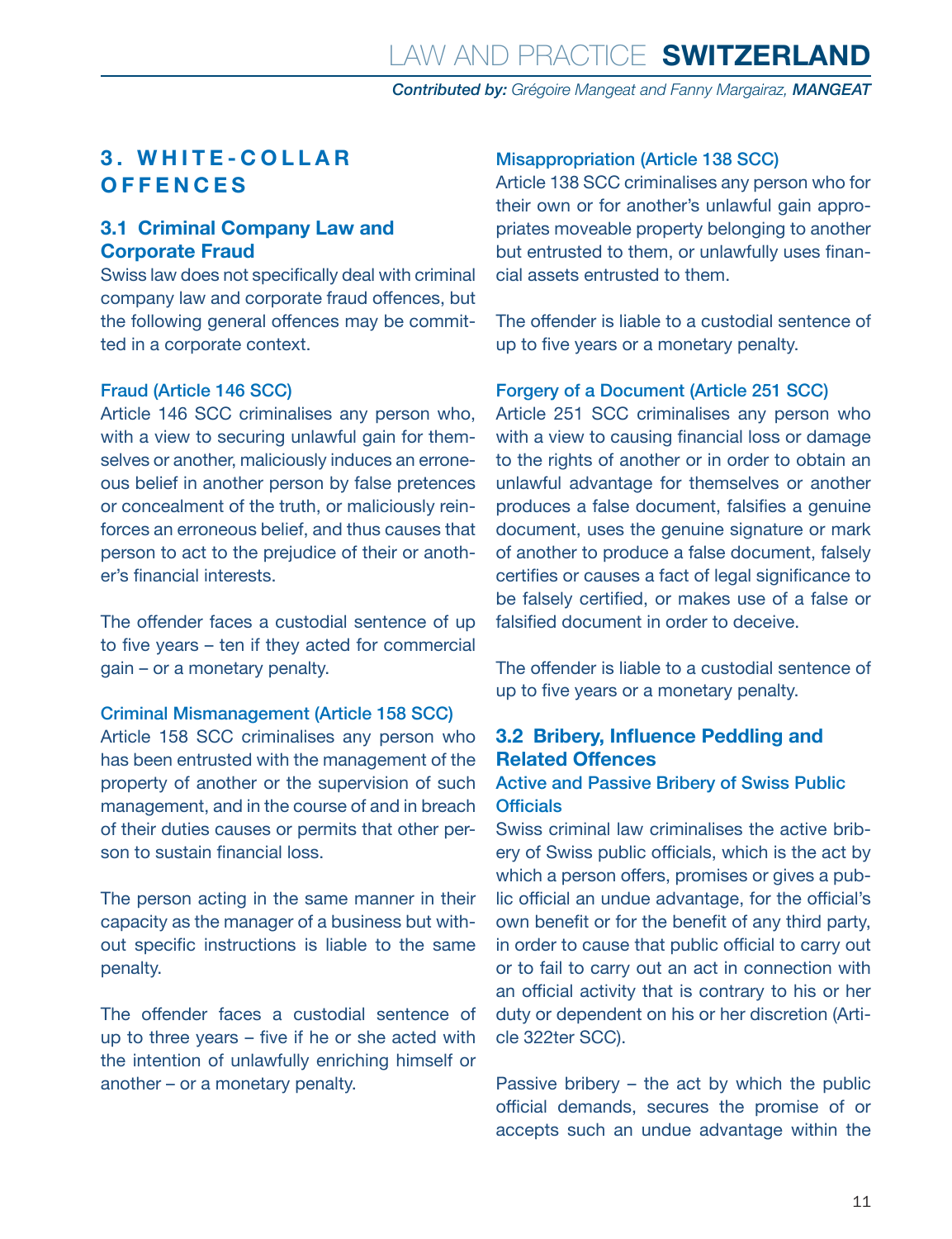<span id="page-11-0"></span>same circumstances - is equally punishable (Article 322quater SCC).

Offenders face a custodial sentence of up to five years or a monetary penalty.

#### Active and Passive Bribery of Foreign Public **Officials**

Switzerland extended the criminalisation of bribery to foreign public officials by introducing the offence of active bribery of foreign public officials in 2000, and passive bribery of public foreign officials in 2006 (Article 322septies SCC).

The material conditions and sanctions correspond to those of the bribery of Swiss public officials.

#### Active and Passive Bribery in the Private **Sector**

Active and passive bribery in the private sector are also punishable under Swiss law (Articles 322octies and 322novies SCC). Bribery of private individuals requires a tripartite relationship in which one person connected to another by a relationship of trust and loyalty – such as an employee, an agent or a partner – receives an undue advantage from a third party in order to act or fail to act, within the context of their professional or commercial activities, in breach of their duties of trust and loyalty to their employer, principal or partner. The prohibition of bribery of private individuals aims to protect trust and loyalty in business relationships by sanctioning the breach of private-law duties.

Offenders face a custodial sentence of up to three years or a monetary penalty.

#### Granting and Acceptance of an Advantage (only for Swiss Public Officials)

Swiss law makes a distinction between "bribery" on one hand and "granting/acceptance of an advantage" on the other hand. Regarding the

latter category, both active and passive behaviour are criminalised (Articles 322quinquies and 322sexies SCC).

In contrast to bribery, in the latter offences the undue advantage is not connected to a specific act or omission of a bribed public official, but is rather given or accepted in order for the public official to carry out their official duties. While the payment of bribes implies an exchange of favours, the offences of granting/acceptance of an advantage cover unjustified favours given or accepted without any concrete consideration in return. They include facilitation payments and undue advantages given with a general view to establishing a positive climate for the future execution of official duties.

Unlike bribery offences, the offences of granting/ acceptance of an undue advantage are prosecuted neither with regard to foreign officials nor in the context of the private sector.

Offenders face a custodial sentence of up to three years or a monetary penalty.

#### **3.3 Anti-bribery Regulation**

Swiss law does not provide for specific obligations to prevent bribery or to maintain a compliance programme. However, since Article 102 §2 SCC criminalises companies that fail to take all reasonable organisational measures to prevent bribery, companies often implement anti-bribery programmes to mitigate the risk of criminal liability.

#### **3.4 Insider Dealing, Market Abuse and Criminal Banking Law**

Insider dealing and market abuse are governed by the Financial Market Infrastructure Act (FMIA) and subject to federal jurisdiction (Article 156 FMIA).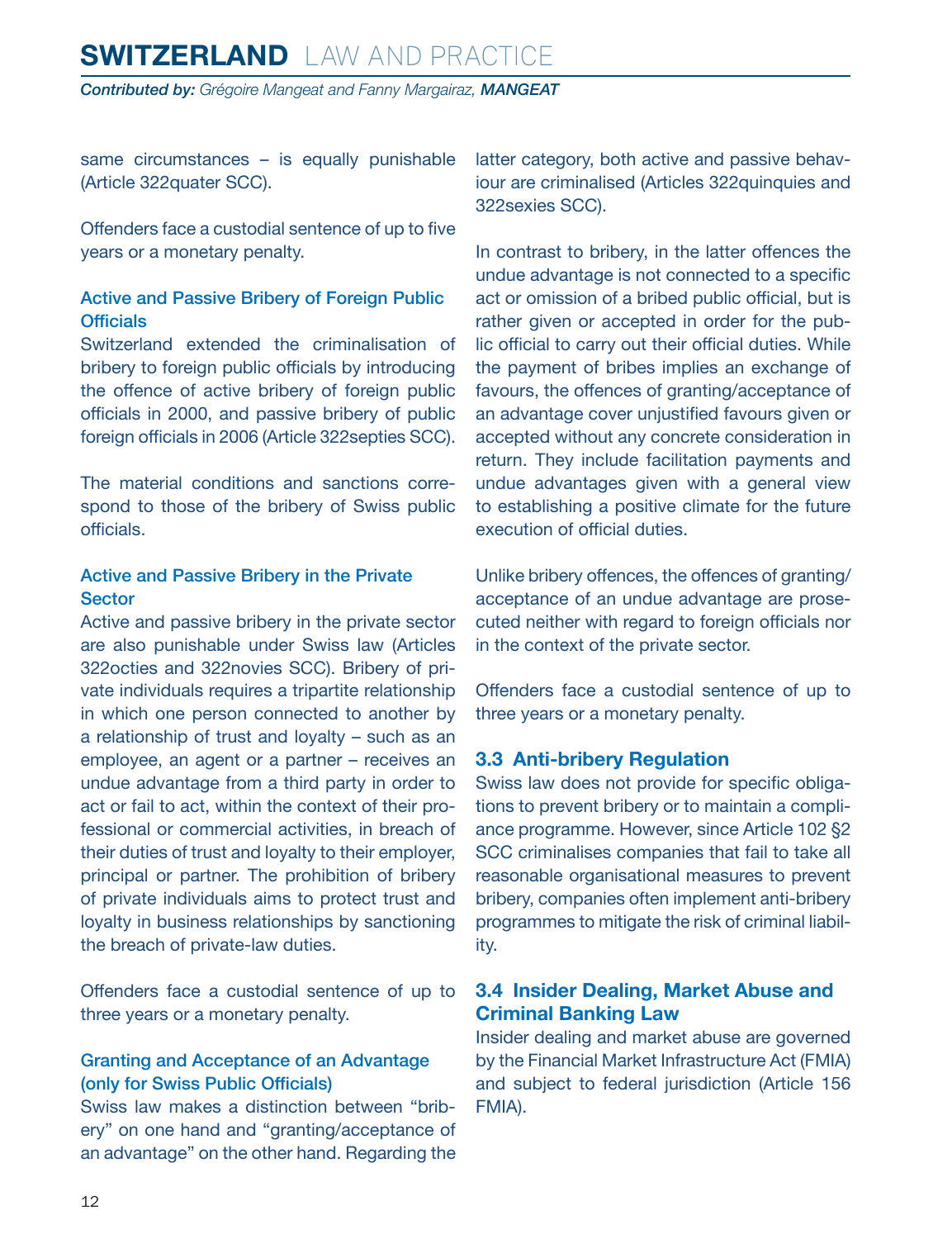#### <span id="page-12-0"></span>Exploitation of Insider Information (Article 154 FMIA)

Article 154 FMIA criminalises the exploitation of insider information to gain a pecuniary advantage for oneself or a third party by:

- exploiting it to acquire or dispose of securities admitted to trading on a trading venue in Switzerland or to use derivatives relating to such securities;
- disclosing it to another; or
- exploiting it to recommend to another to acquire or dispose of securities admitted to trading on a trading venue in Switzerland or to use derivatives relating to such securities.

The sentence depends on the way the insider obtained the information:

- primary insiders who have legitimate access to insider information within the context of their activities (eg, board members of an issuer) face a custodial sentence of up to three years – five if the pecuniary advantage exceeds CHF1 million – or a monetary penalty;
- secondary insiders who either obtained insider information from a primary insider or acquired it through a felony or misdemeanour face a custodial sentence of up to one year or a monetary penalty; and
- accidental insiders who might have obtained the insider information by accident (eg, cleaning staff in the offices of an issuer) face a fine.

#### Market Manipulation (Article 155 FMIA)

Article 155 FMIA criminalises the substantial influence of the price of securities admitted to trading on a trading venue in Switzerland with the intention of gaining a pecuniary advantage for oneself or for another by:

• disseminating false or misleading information against one's better knowledge; or

• effecting acquisitions and sales of such securities directly or indirectly for the benefit of the same person or persons connected for this purpose ("wash sales" or "matched orders").

Market manipulation is subject to a custodial sentence of up to three years – five if the pecuniary advantage exceeds CHF1 million – or a monetary penalty.

#### **3.5 Tax Fraud**

Swiss tax law distinguishes between tax evasion and tax fraud.

Tax evasion is the intentional or negligent reduction of a tax claim to the detriment of the state – eg, by not declaring tax-relevant facts or filing incomplete declarations. It is subject to a fine and is an administrative infringement, subject to the competence of the tax authorities.

Tax fraud is a qualified form of tax evasion implying the use of falsified documents. It is sanctioned with a custodial sentence of up to three years or a monetary penalty of up to CHF1,08 million and is a criminal offence, subject to the competence of the criminal justice authorities.

Swiss law does not provide for a specific obligation to prevent tax evasion.

Since 1 January 2016, on the other hand, qualified tax evasion may be a predicate offence to money laundering if:

- the evasion qualifies as tax fraud under Swiss tax law; and
- the evaded tax exceeds the sum of CHF300,000 per tax period (Article 305bis §1bis SCC).

As a result, an obligation to prevent tax fraud indirectly ensues from Article 102 SCC, as the company failing to take the reasonable organi-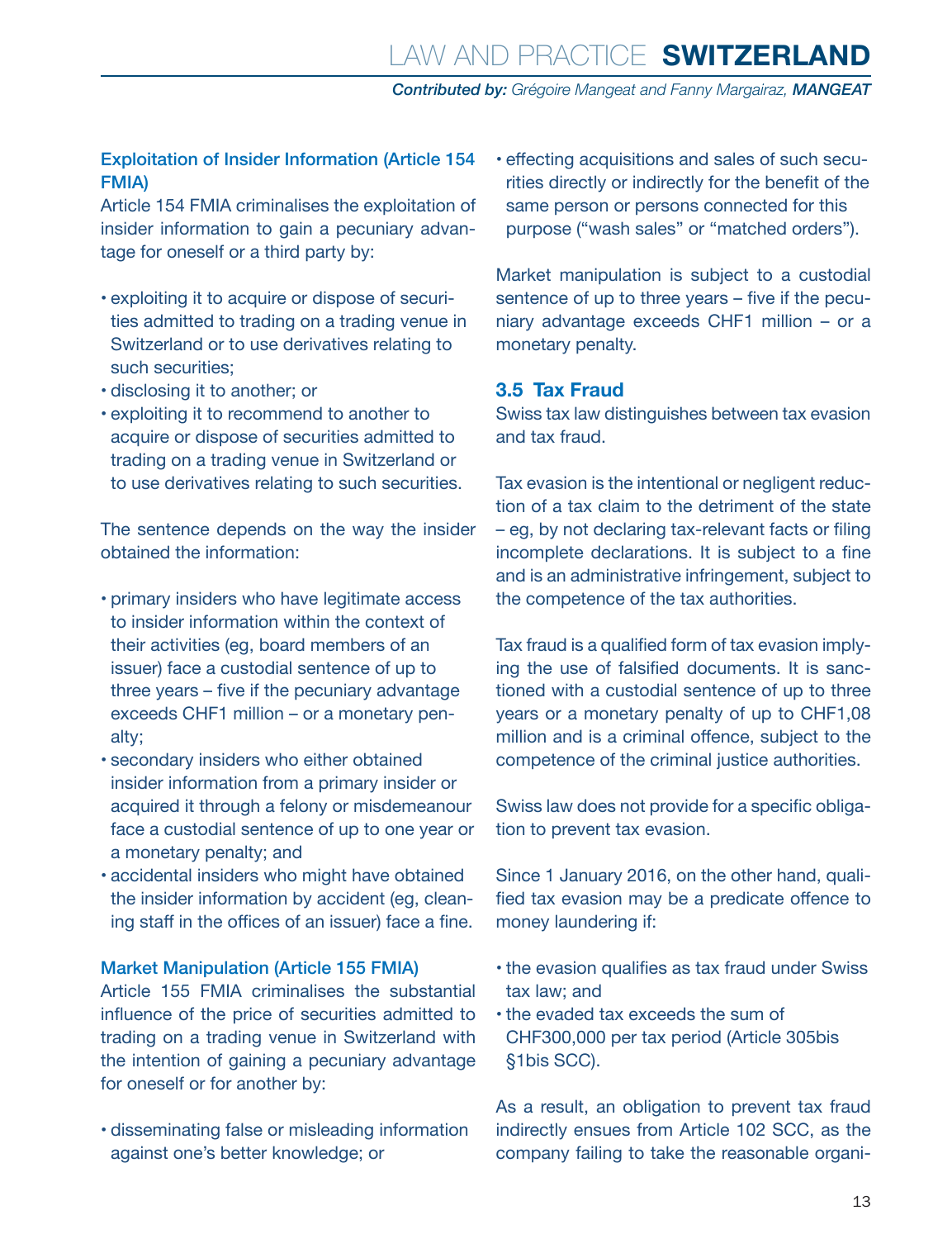<span id="page-13-0"></span>sational measures required to prevent money laundering may be held criminally liable.

A similar indirect obligation ensues from Article 9 AMLA, according to which financial intermediaries have investigation and reporting duties when they suspect that assets involved in the business relationship are the proceeds of aggravated tax fraud. Non-compliance is punishable by a fine not exceeding CHF500,000, or CHF150,000 in case of mere negligence (Article 37 AMLA).

#### **3.6 Financial Record-Keeping**

Companies must keep and preserve records of their accounts in order to reflect their financial standing. The exact requirements vary depending on the size of the company. Financial records must be kept for ten years.

The main offences related thereto are:

- failure to keep proper accounts in the context of bankruptcy is subject to a custodial sentence not exceeding three years or a monetary penalty (Article 166 SCC);
- failure to comply with accounting regulations is subject to a fine (Article 325 SCC); and
- forgery of documents if the financial records are inaccurate is subject to a custodial sentence not exceeding five years – three in particularly minor cases – or a monetary penalty (Article 251 SCC).

#### **3.7 Cartels and Criminal Competition Law**

Cartels are governed by the Federal Act on Cartels and other Restraints of Competition (CartA).

The CartA provides for the following offences:

• unlawful agreements affecting competition (Article 5 CartA) – ie, agreements that eliminate effective competition or that significantly restrict competition in a market for specific

goods or services and that are not justified on the grounds of economic efficiency; and

• unlawful practices by dominant companies (Article 7 CartA).

Offenders can be charged a fine of up to 10% of the turnover achieved by the company in Switzerland in the preceding three years (Article 49a §1 CartA).

The CartA is enforced by the Swiss Competition Commission (ComCo), which is competent to impose administrative sanctions on companies. No charge may be brought against individuals under the CartA.

Unfair competition is governed by the Unfair Competition Act (UCA), which contains criminal law provisions.

According to Article 23 UCA, intentional unfair competition may be sanctioned with a custodial sentence of up to three years or a monetary penalty. The provision covers various behaviours, such as unfair advertising and sales methods (Article 3 UCA), inducement to breach or termination of contract (Article 4 UCA), exploitation of others' achievements (Article 5 UCA), violation of manufacturing or trade secrets (Article 6 UCA), non-compliance with working conditions (Article 7 UCA) and use of abusive general terms and conditions (Article 8 UCA).

#### **3.8 Consumer Criminal Law**

There is no proper consumer law in Switzerland. Provisions related to the protection of consumers are scattered in numerous acts, such as the Act on Consumer Information, the Act on Product Liability, the Act on Product Safety and the Act on Consumer Credits.

Each of these acts provides for administrative and criminal sanctions in the event of non-compliance.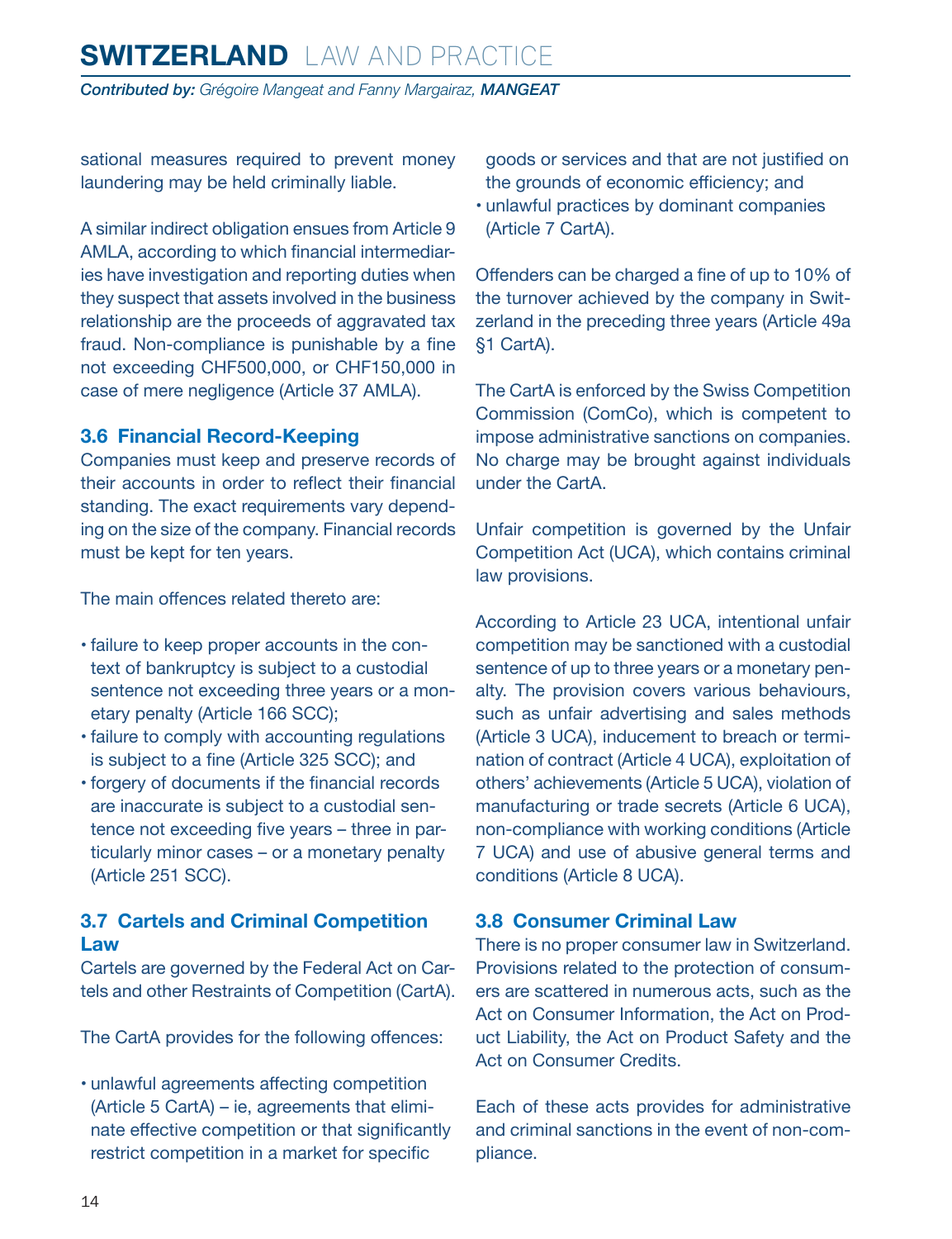#### <span id="page-14-0"></span>**3.9 Cybercrimes, Computer Fraud and Protection of Company Secrets**

The SCC criminalises the following computerrelated offences.

- Unauthorised obtaining of data (Article 143 SCC), in relation to electronic data specially secured against unauthorised access. Offenders face a custodial sentence of up to five years or a monetary penalty.
- Unauthorised obtaining of personal data (Article 179novies SCC), in relation to personal data or personality profiles that are particularly sensitive and not freely accessible. Offenders face a custodial sentence of up to three years or a monetary penalty.
- Unauthorised access to a data processing system (Article 143bis SCC), which implies the use of data transmission equipment (hacking), as well as the release of accessible passwords, programs or other data intended to be used to commit such offence. Offenders face a custodial sentence of up to three years or a monetary penalty.
- Damage to data (Article 144bis), including its unauthorised modification or destruction (eg, via ransomware) as well as the release of programs intended to be used to commit such offence. Offenders face a custodial sentence of up to three years – five in the case of major damage or if the offender acted for commercial gain – or a monetary penalty.
- Computer fraud (Article 147 SCC), which implies a transfer of financial assets by way of influencing an electronic processing or transmission of data (eg, skimming). Offenders face a custodial sentence of up to five years – ten if the offender acted for commercial gain – or a monetary penalty.
- Production and marketing of equipment for the unauthorised decoding of encoded services (Article 150bis SCC). The sanction is a fine.

• Breach and exploitation of manufacturing or trade secrets (Article 162 SCC) that the offender is under statutory or contractual duty not to reveal. The sanction for such an act is a custodial sentence of up to three years or a monetary penalty.

#### **3.10 Financial/Trade/Customs Sanctions**

The Federal Act on the Implementation of International Sanctions (Embargo Act, EmbA) governs coercive measures enacted by Switzerland to implement sanctions ordered by the United Nations, by the Organization for Security and Co-operation in Europe, or by Switzerland's most significant trading partners, which serve to secure compliance with international law, and in particular respect for human rights.

A "simple" breach of EmbA provisions is punishable by a custodial sentence of up to one year or a fine of up to CHF500,000. A "qualified" breach is punishable by a custodial sentence of up to five years, which may be combined with a fine of up to CHF1 million. In the case of negligence, a fine of up to CHF100,000 may be issued.

Moreover, the Federal Act on the Control of Dual-Use Goods, Specific Military Goods and Strategic Goods (Goods Control Act, GCA) sets forth provisions relating to export restrictions. Breaches of these provisions can lead to a custodial sentence or a fine of up to CHF1 million, and in severe cases, to a custodial sentence of up to ten years and a fine of up to CHF5 million. In the case of negligence, a fine of up to CHF100,000 may be issued.

#### **3.11 Concealment**

Article 160 SCC criminalises any person who takes possession of, accepts as a gift or as the subject of a pledge, conceals, or assists in the disposal of goods that they know or must assume have been acquired by way of an offence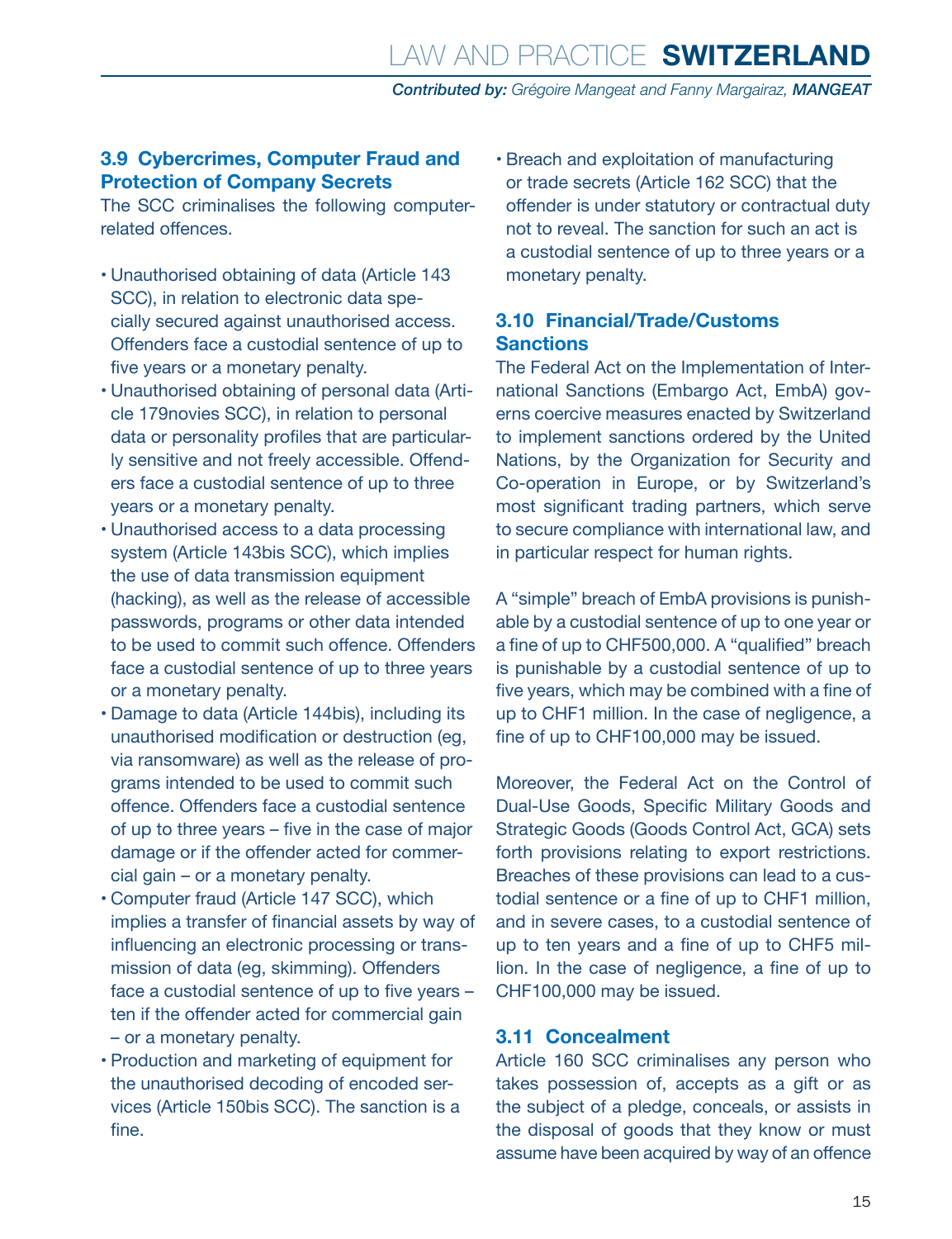<span id="page-15-0"></span>against property. The predicate offence may be any offence that has the effect of removing a good from the ownership to which it belonged.

Unlike in the case of money laundering, the author of the predicate offence cannot be held liable for both the predicate offence and the subsequent concealment.

If the predicate offence is prosecuted only on complaint, concealment is prosecuted only if such a complaint was filed in respect of the predicate offence.

Concealment is sanctioned with a custodial sentence of up to five years – ten if the offender acted for commercial gain – or a monetary penalty. If the sentence applicable to the predicate offence is lighter, that sentence is applicable to concealment too.

#### **3.12 Aiding and Abetting**

Swiss law provides for two forms of accessory participation in an offence: incitement (Article 24 SCC) and complicity (Article 25 SCC). They are both liable to punishment.

The wilful incitement of another to commit a felony or a misdemeanour, provided the offence is committed, is subject to the same sentence as that offence. The attempt to incite someone to commit an offence is only punishable if the offence is a felony – ie, if it provides for a custodial sentence of more than three years – and is subject to the same sentence as the attempt to commit that felony (Article 24 SCC).

The wilful assistance of another to commit a felony or a misdemeanour ("complicity") is, on the other hand, subject to a reduced penalty (Article 25 SCC).

#### **3.13 Money Laundering**

#### Money Laundering (Article 305bis SCC)

Money laundering is an act aimed at frustrating the identification of the origin, the tracing or the forfeiture of assets that one knows or must assume originate from a felony or aggravated tax misdemeanour. The constituent elements of money laundering are thus the following.

- The existence of assets stemming from a felony or a qualified tax fraud. The assets must directly or indirectly stem from a felony (ie, an offence carrying a custodial sentence of more than three years), or a qualified tax offence (ie, a tax fraud under Swiss law where the tax evaded in any tax period exceeds CHF300,000).
- An act aimed at frustrating the forfeiture of these assets. This requirement is interpreted broadly: any asset movement that does not amount to a mere payment into a bank account allowing the paper trail to be traced is sufficient to qualify as such. Money laundering may also be committed by omission when the author has a legal duty to act. This is the case with regulated financial institutions and their employees that are subject to investigation and report duties under the AMLA.
- The knowledge or assumption that the assets originated from said predicate offence.

The offence is aggravated, in particular, where the offender:

- acts as a member of a criminal or terrorist organisation;
- acts as a member of a group that has been formed for the purpose of the continued conduct of money-laundering activities; or
- achieves a large turnover or substantial profit through commercial money laundering – an annual gross turnover of CHF100,000 has been considered to be "large".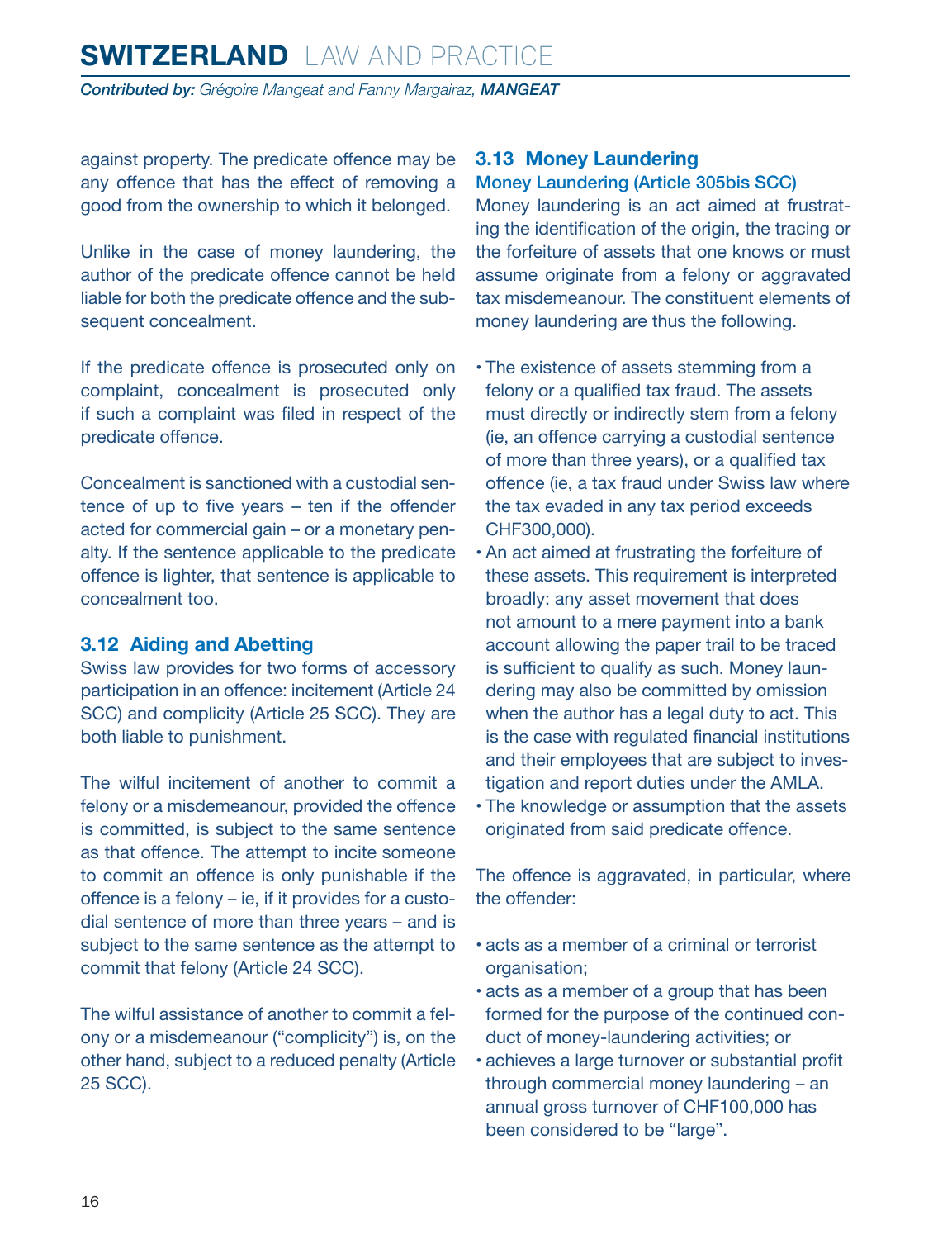<span id="page-16-0"></span>Money laundering is subject to a custodial sentence of up to three years – five in an aggravated case – or to a monetary penalty.

#### Insufficient Diligence in Financial Transactions (Article 305ter SCC)

Article 305ter SCC provides for a legal duty for professionals working in the financial sector to identify the beneficial owner of the assets held by them and criminalises their failure to do so.

Any person who, as part of their profession accepts, holds on deposit, or assists in investing or transferring outside assets and fails to ascertain the identity of the beneficial owner of the assets with the care that is required in the circumstances is liable to a custodial sentence of up to one year or to a monetary penalty (Article 305ter SCC).

#### Further Obligations to Prevent Money Laundering under Supervisory Law

As seen above, regulated financial intermediaries are subject to investigation and reporting duties under the AMLA when they know or have reasonable grounds to suspect that assets involved in a business relationship are the proceeds of a felony or an aggravated tax fraud, or are subject to the power of disposal of a criminal organisation (Article 9 AMLA).

Failure to comply with the duty to report suspicious activities to MROS is punishable by a fine not exceeding CHF500,000, or CHF150,000 if the failure is due to negligence (Article 37 AMLA).

The Swiss legislator recently approved a revision of the AMLA. In the run-up, it was discussed whether lawyers, notaries, and fiduciaries should – like financial intermediaries – be subject to the obligations of the AMLA. The Swiss legislator finally decided not to extend the scope of the AMLA in this manner. Thus, lawyers, notaries and fiduciaries who set up offshore companies will continue to be exempt from the obligation to identify those companies' beneficial owners.

#### **4 . DEFENCES/EXCEPTIONS**

#### **4.1 Defences**

There are no specific defences for white-collar offences in Switzerland.

The standard defence is therefore to argue that the constituent elements of the concerned offence have not been fulfilled.

In this regard, the existence of an effective compliance programme may be an efficient defence in the context of corporate criminal liability, as it proves a certain degree of organisation within the company's structure. It may thus support the company's affirmation that it took all the reasonable organisational measures required to prevent such an offence, so that one of the constituent elements of Article 102 SCC – ie, the lack of an adequate organisation – is not met.

#### **4.2 Exceptions**

With regard to offences against property, the offender is punishable only on complaint and the maximum penalty is a fine when the offence relates only to an asset of "minor value" or where only a minor loss is incurred (Article 172ter SCC). Case law has set the limit of a minor value at CHF300.

Similarly, in cases of bribery, advantages are not regarded as undue when they are permitted under the regulations under public employment law or contractually approved by a third party or when they are negligible advantages that are common social practice (Article 322decies SCC). Small gifts may thus be regarded as lawful, as long as such a social practice may be proved in the context. The notion of "negligible"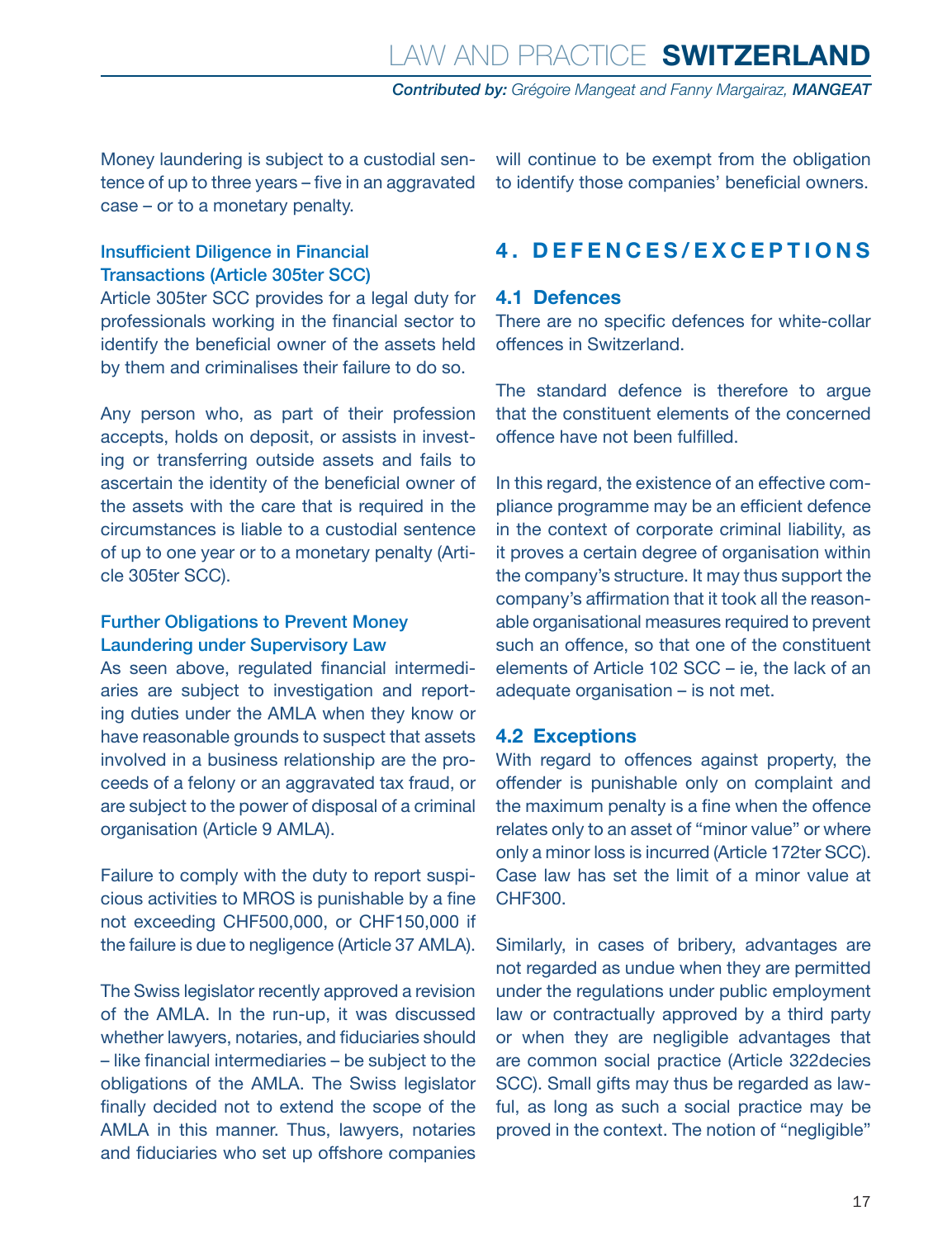<span id="page-17-0"></span>is debated but it is generally admitted that it may not exceed CHF300.

More generally, Article 52 SCC provides that Swiss authorities shall not prosecute an offender if the level of culpability and the consequences of the offence are negligible.

#### **4.3 Co-operation, Self-Disclosure and Leniency**

Self-disclosure and full co-operation with the criminal proceedings might under certain circumstances be considered as grounds for exemption from punishment under Article 53 SCC (see **2.2 Initiating an Investigation**) or a mitigating factor under Article 48 letter d SCC, justifying the reduction of the sentence.

Further specific leniency programmes exist in various matters, such as:

- in cartel matters, the competent authority may waive the charges, in whole or in part, if the accused company co-operates in the discovery and elimination of the restraint of competition (Article 49a §2 CartA); and
- in tax matters, the tax authority might renounce charging a taxpayer who spontaneously self-reports a first tax evasion provided that:
	- (a) no tax authority knew about the evasion;
	- (b) the taxpayer fully co-operates with the tax authority to determine the amount of evaded tax; and
	- (c) the taxpayer strives to reimburse the evaded tax (Article 175 of the Federal Act on the Direct Tax).

#### **4.4 Whistle-Blower Protection**

Specific measures regarding whistle-blowers were introduced in the Federal Personnel Act in 2011 with regard to employees of the confederation. The Act provides for specific channels to disclose suspected wrongdoings at work, depending on the seriousness of the matter.

Swiss law does not, however, set forth specific provisions protecting whistle-blowers in the private sector. Each case is therefore judged in accordance with the general labour provisions contained in the Swiss Code of Obligations. According to the latter, the right of an employee to report suspected wrongdoings at work outside his or her workplace must be weighed against the different interests at stake. In any case, the employee must at first talk to their employer, then to the competent authority, and only as a last resort – if said authority does not act – to the public. The dismissal of an employee whose report of wrongdoings was lawful is abusive. In such a case, the dismissal remains valid – the employee cannot reclaim their employment – but the employer may be condemned to pay to the employee an indemnity of at most six months' salary, the usual sanction for an abusive dismissal.

With regard to business organisation, Swiss company law does not provide an obligation to set up an internal reporting procedure. Such an obligation may indirectly ensue from other provisions such as Article 102 §2 SCC and the necessity to avoid criminal liability.

Likewise, labour law obliges an employer to take all the necessary and feasible measures to protect his or her employees. The Swiss Federal Supreme Court has confirmed that the appointment of a person of trust – within or outside the company – to whom employees can report potential abuses could be imposed on a company on this legal basis.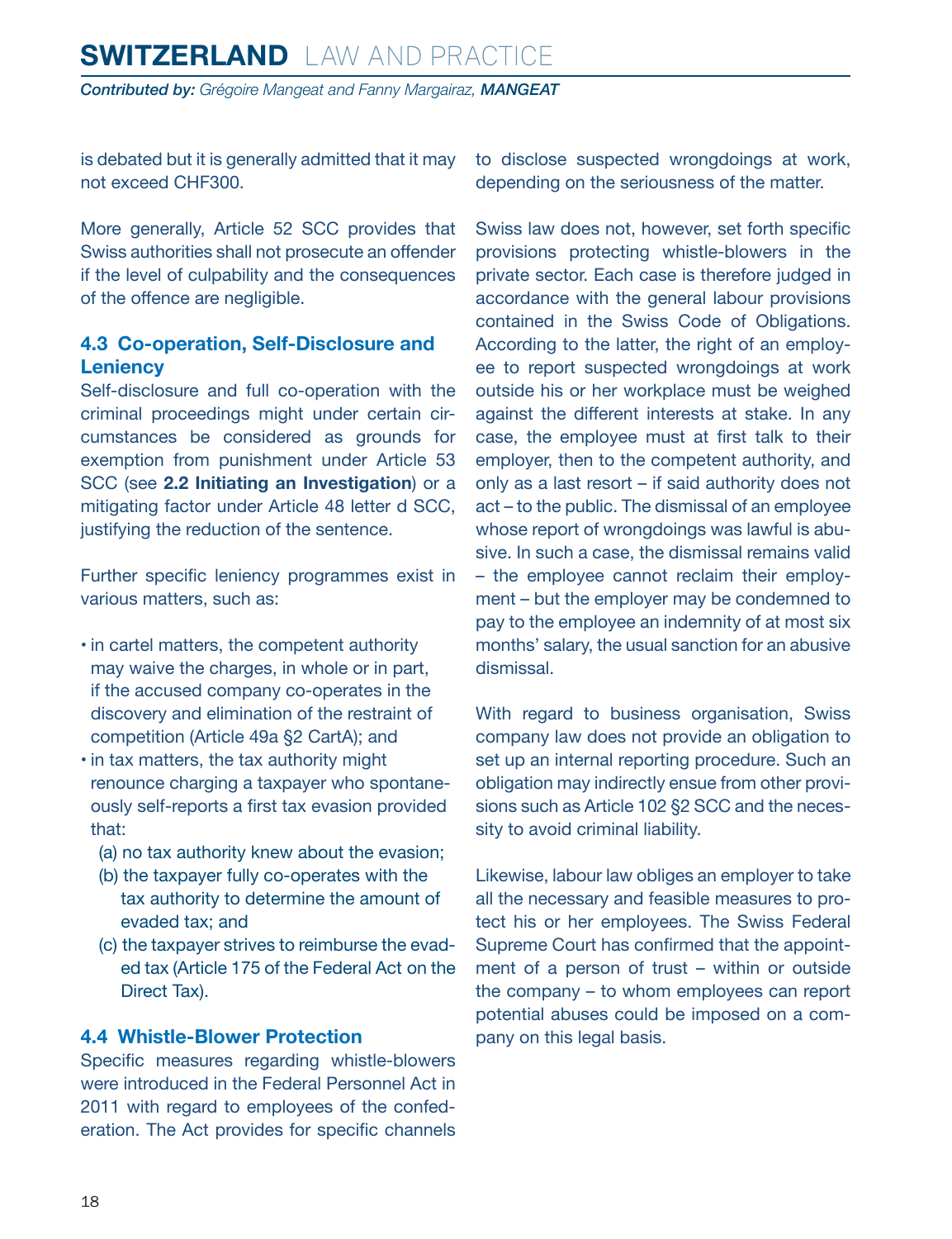#### <span id="page-18-0"></span>**5 . BURDEN O F PROOF A N D A S S E S S M E N T O F PENALTIES**

#### **5.1 Burden of Proof**

Every person is presumed to be innocent until they have been found guilty in a judgment that is final and legally binding. The court freely assesses the evidence based on its inner conviction formed over the entire proceedings. Where there is insurmountable doubt as to whether the factual requirements of an alleged offence have been fulfilled, the court shall proceed on the assumption that the circumstances more favourable to the accused occurred (in dubio pro reo) (Article 10 SCPC).

During the investigative phase, the criminal justice authorities investigate ex officio all circumstances relevant to the assessment of the criminal act and the accused. They investigate incriminating and exculpating circumstances with equal care (Article 6 SCPC).

In the trial phase, the burden of proof lies with the public prosecutor's office, which has to prove the relevant facts beyond a reasonable doubt to obtain the conviction of the accused.

#### **5.2 Assessment of Penalties**

There are no specific rules governing the assessment of penalties in white-collar crime. Thus, the usual principles apply.

In application of said principles, the court determines the sentence according to the culpability of the offender. It takes the previous conduct and personal circumstances of the offender into account, as well as the effect that the sentence will have on him or her. Culpability is assessed according to the seriousness of the damage or danger to the legal interest concerned, the reprehensibility of the conduct, the offender's motives and aims, and the extent to which the offender, in light of the personal and external circumstances, could have avoided causing the danger or damage (Article 47 SCC).

Full co-operation of the offender may qualify as a mitigating circumstance justifying the reduction of the sentence (Article 48 letter d SCC).

With regard to white-collar offences committed by companies, the financial standing of the company as well as the organisational measures taken by it are elements that are taken into account by the court.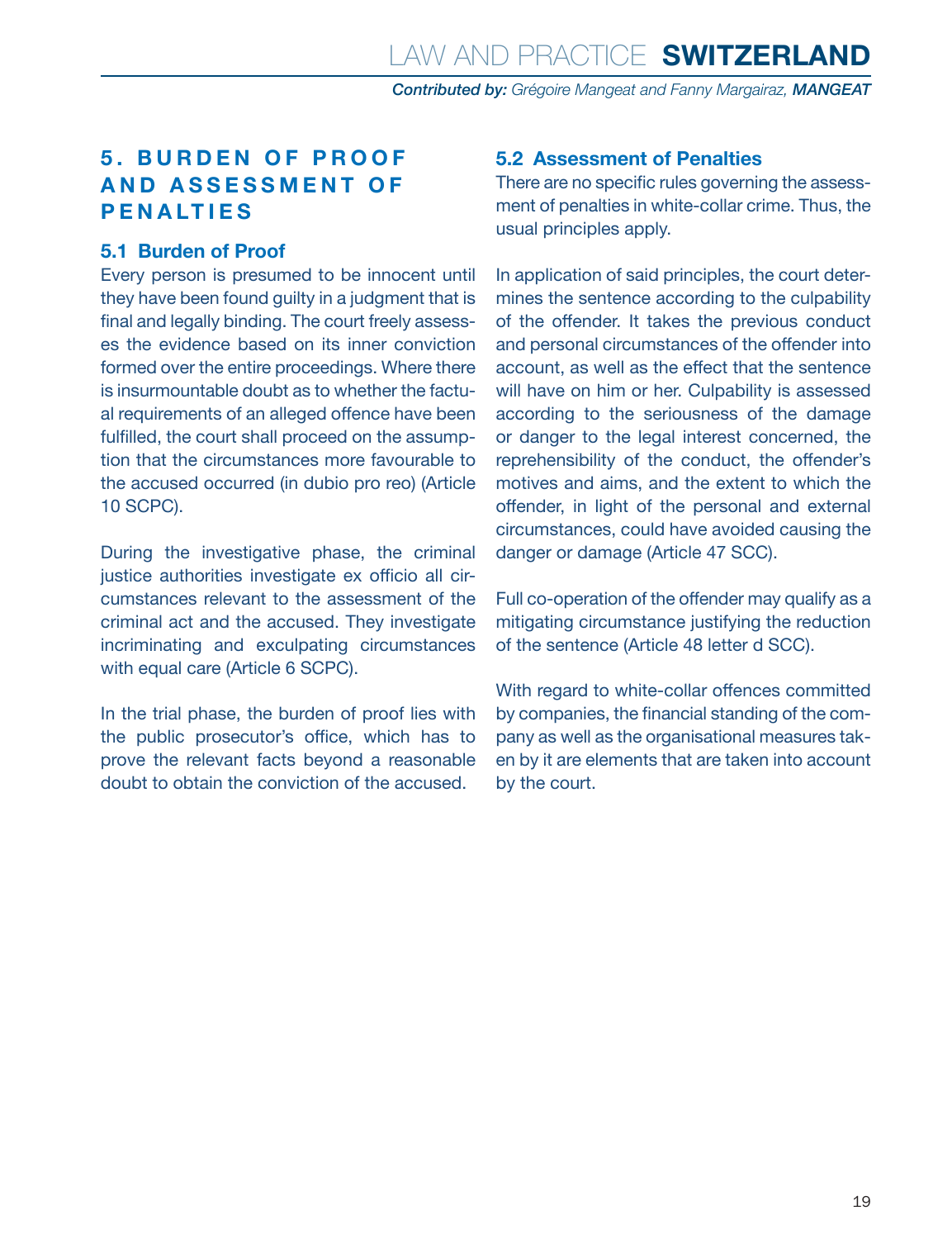## **SWITZERLAND** LAW AND PRACTICE

*Contributed by: Grégoire Mangeat and Fanny Margairaz, MANGEAT*

**MANGEAT** is a growing and innovative law firm based in Geneva. Its financial crime and investigations team has a focus on white-collar criminal proceedings, as well as a strong practice in the areas of mutual legal assistance and extradition, and cross-border and multi-jurisdictional proceedings. Its extensive experience in these areas and regular dealings with the various Swiss criminal justice authorities allow it to offer not only high-quality legal advice but also pragmatic solutions to clients. The firm's relevant experiences include the representation of a relative of a former foreign leader accused of having received bribes in the context of a major international bribery scandal, leading to the freeze of CHF800 million deposited in Swiss banks; a member of a Swiss cantonal government in criminal proceedings for acceptance of an undue advantage; and a client accused of bribing a private individual in relation to the award of broadcasting rights in major sports events.

#### <span id="page-19-0"></span>**AUTHORS**



**Grégoire Mangeat** is one of the founders of MANGEAT and a former chairman of the Geneva Bar Association (2016–18). Grégoire has over 20 years' experience as a litigator, with

strong expertise in white-collar crime. He specialises in representing Swiss and foreign clients in criminal and mutual legal assistance proceedings. Prior to founding MANGEAT, Grégoire was a litigation partner at Eversheds in Geneva. He is a member of the European Criminal Bar Association (ECBA) and European Fraud and Compliance Lawyers (EFCL). He is also a passionate contributor to the professional development of attorneys, and has been a lecturer on litigation skills at the University of Geneva (ECAV) since 2011.



**Fanny Margairaz** is a counsel in MANGEAT's dispute resolution and financial crime and investigations teams, with more than ten years of practice. She has experience in a wide range

of contentious matters, with a strong focus on white-collar criminal proceedings, asset tracing, and legal and administrative assistance (criminal and financial matters). She regularly represents domestic and international clients before the courts. She holds a master's degree in advanced studies in economic crime investigation and is a member of the Human Rights Commission of the Geneva Bar Association (since 2011), as well as the Women's White Collar Defense Association (WWCDA).